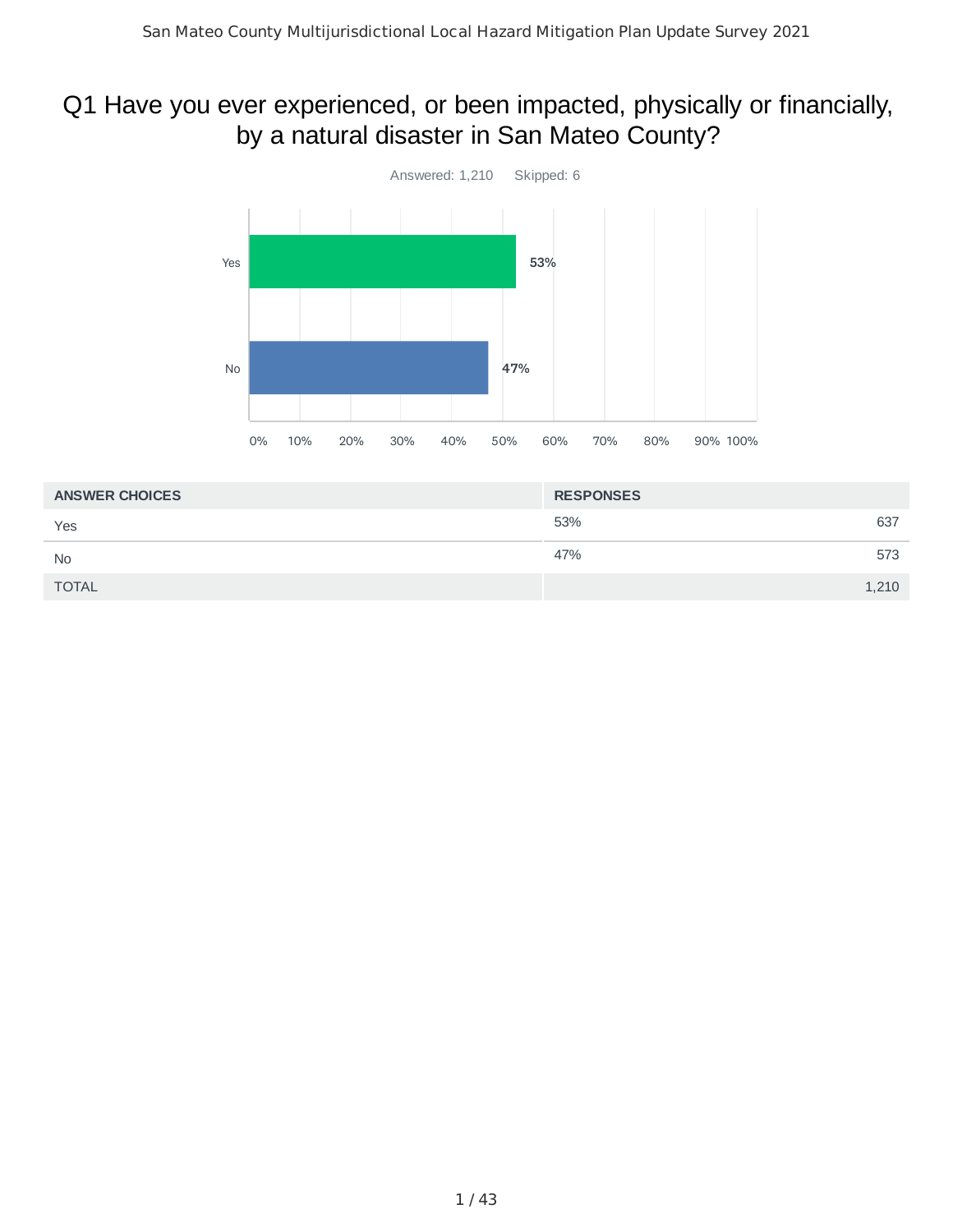## Q2 What type of hazard was the cause of the disaster you experienced? What happened? (Check all that apply and please explain what happened in the "Comments")

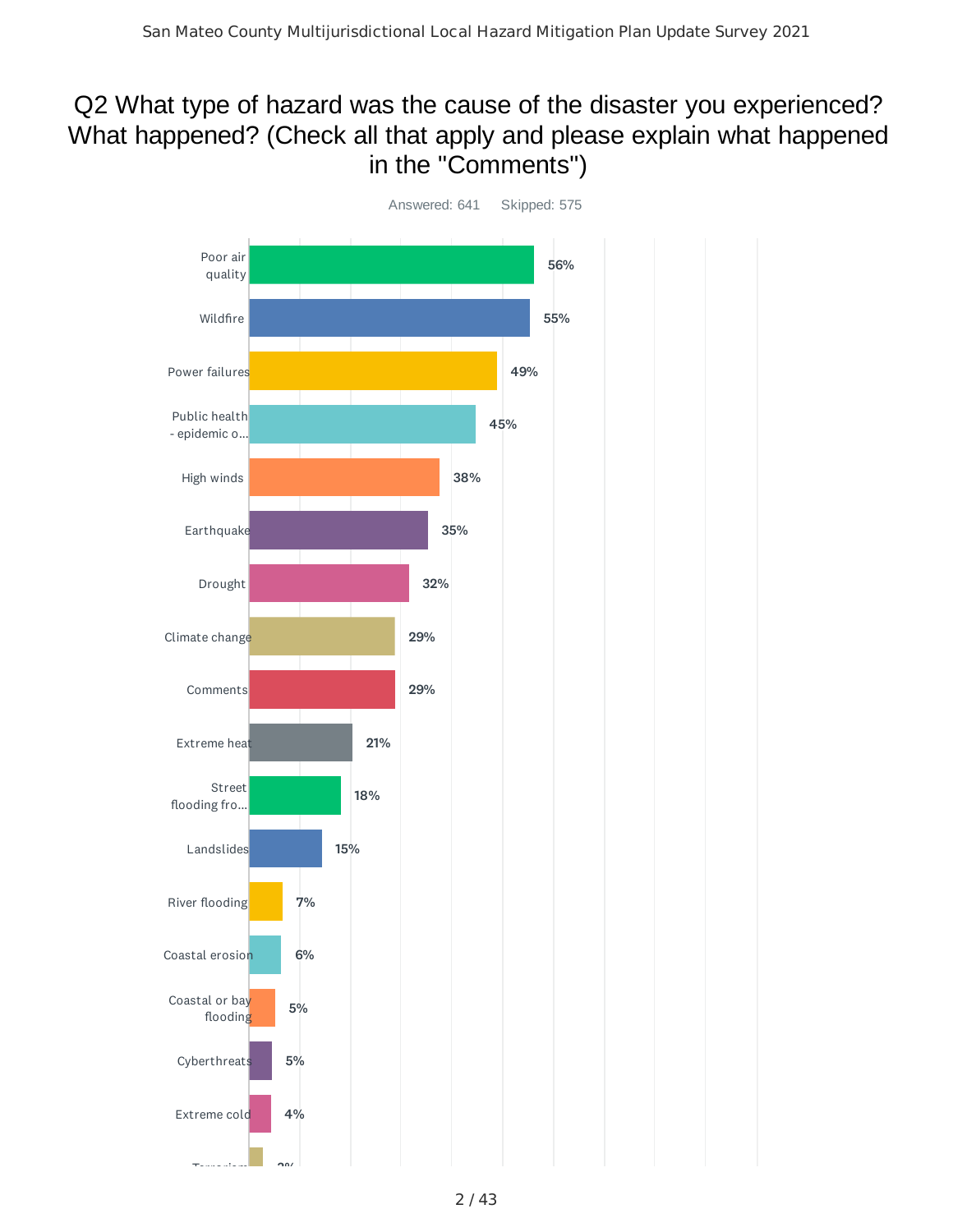

| <b>ANSWER CHOICES</b>                                | <b>RESPONSES</b> |                     |
|------------------------------------------------------|------------------|---------------------|
| Poor air quality                                     | 56%              | 361                 |
| Wildfire                                             | 55%              | 355                 |
| Power failures                                       | 49%              | 314                 |
| Public health - epidemic or pandemic                 | 45%              | 287                 |
| High winds                                           | 38%              | 241                 |
| Earthquake                                           | 35%              | 226                 |
| Drought                                              | 32%              | 202                 |
| Climate change                                       | 29%              | 185                 |
| Comments                                             | 29%              | 185                 |
| Extreme heat                                         | 21%              | 132                 |
| Street flooding from storm                           | 18%              | 117                 |
| Landslides                                           | 15%              | 93                  |
| River flooding                                       | 7%               | 43                  |
| Coastal erosion                                      | $6\%$            | 41                  |
| Coastal or bay flooding                              | $5\%$            | 34                  |
| Cyberthreats                                         | $5\%$            | 29                  |
| Extreme cold                                         | 4%               | 28                  |
| Terrorism                                            | $3\%$            | 19                  |
| Dam failure                                          | $1\%$            | 6                   |
| Civil Unrest - Violent Public Disturbance            | $0\%$            | $\mathsf{O}\xspace$ |
| Hazardous Materials Incident - Radiological Incident | $0\%$            | 0                   |
| Wind                                                 | $0\%$            | 0                   |
| Total Respondents: 641                               |                  |                     |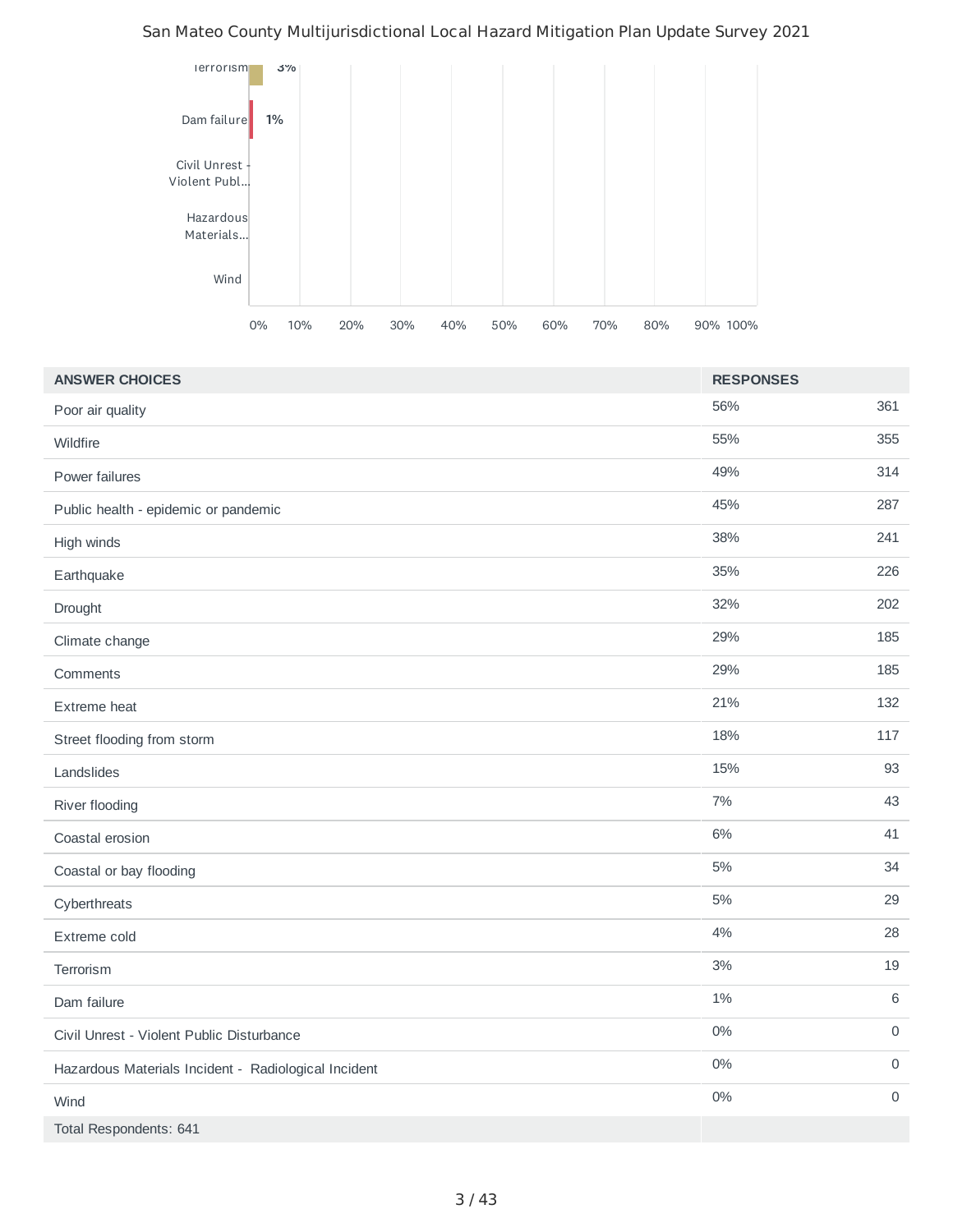## Q3 How prepared is your household to deal with a hazard event?

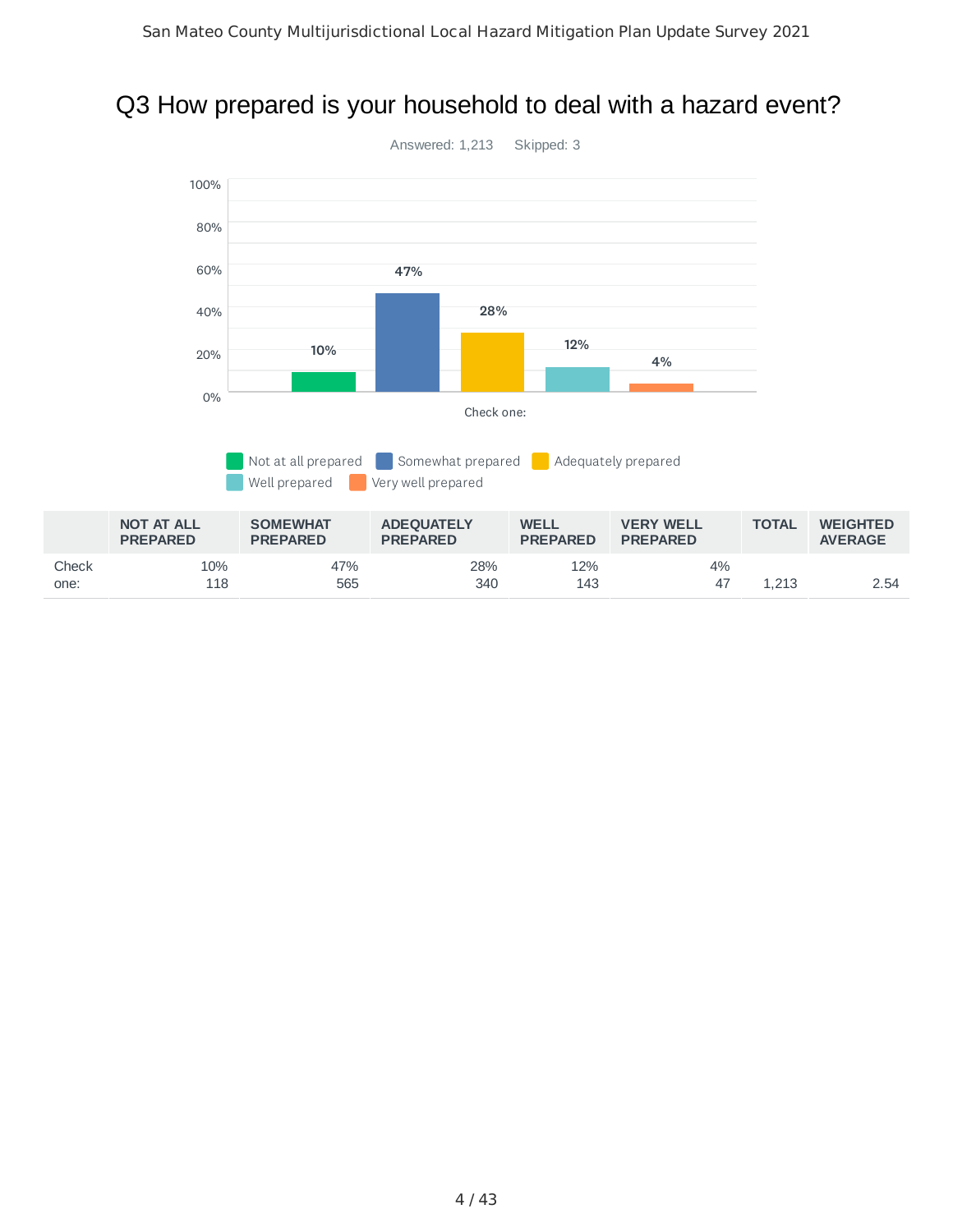## Q4 Please select any of the means listed below that have helped you become more prepared for emergencies and disasters. (Check all that apply)



| <b>ANSWER CHOICES</b>                                                                                             | <b>RESPONSES</b> |     |
|-------------------------------------------------------------------------------------------------------------------|------------------|-----|
| Emergency preparedness information from a government source (e.g., federal, state, or local emergency management) | 68%              | 803 |
| Locally provided news or other media information                                                                  | 55%              | 645 |
| Emergency preparedness information from a local utility (e.g. power, water, etc.)                                 | 40%              | 470 |
| Experience or involvement in one or more hazards or disasters                                                     | 38%              | 451 |
| Community Emergency Response Training (CERT) or other disaster training program                                   | 31%              | 367 |
| Meetings that have provided information on disaster preparedness                                                  | 27%              | 316 |
| Schools and other academic institutions                                                                           | 16%              | 186 |
| Other (please specify)                                                                                            | 15%              | 172 |
| Church or other religious organization                                                                            | 6%               | 68  |
| Total Respondents: 1,174                                                                                          |                  |     |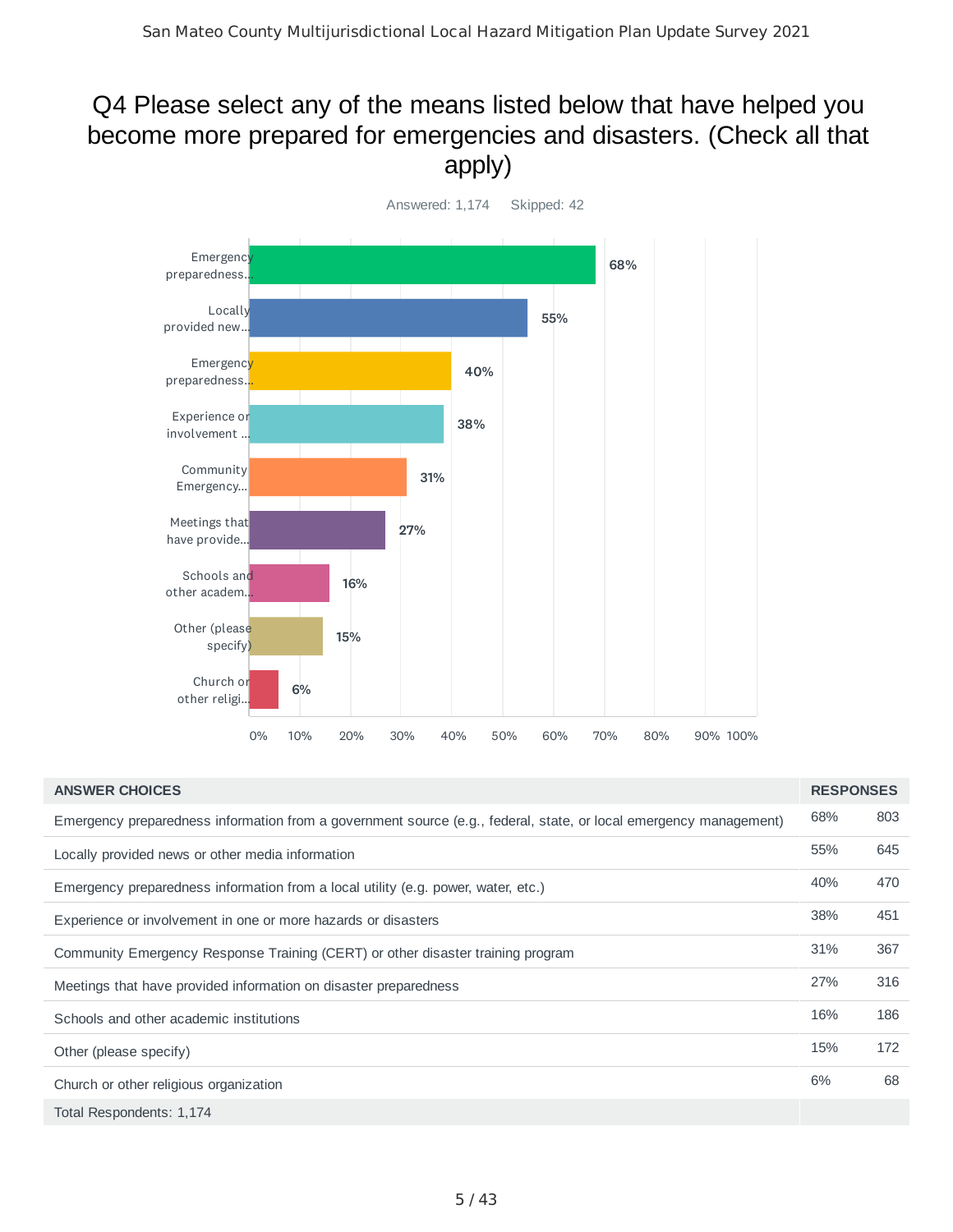#### Q5 How concerned are you about the following hazards in San Mateo County? (Check one response for each hazard)

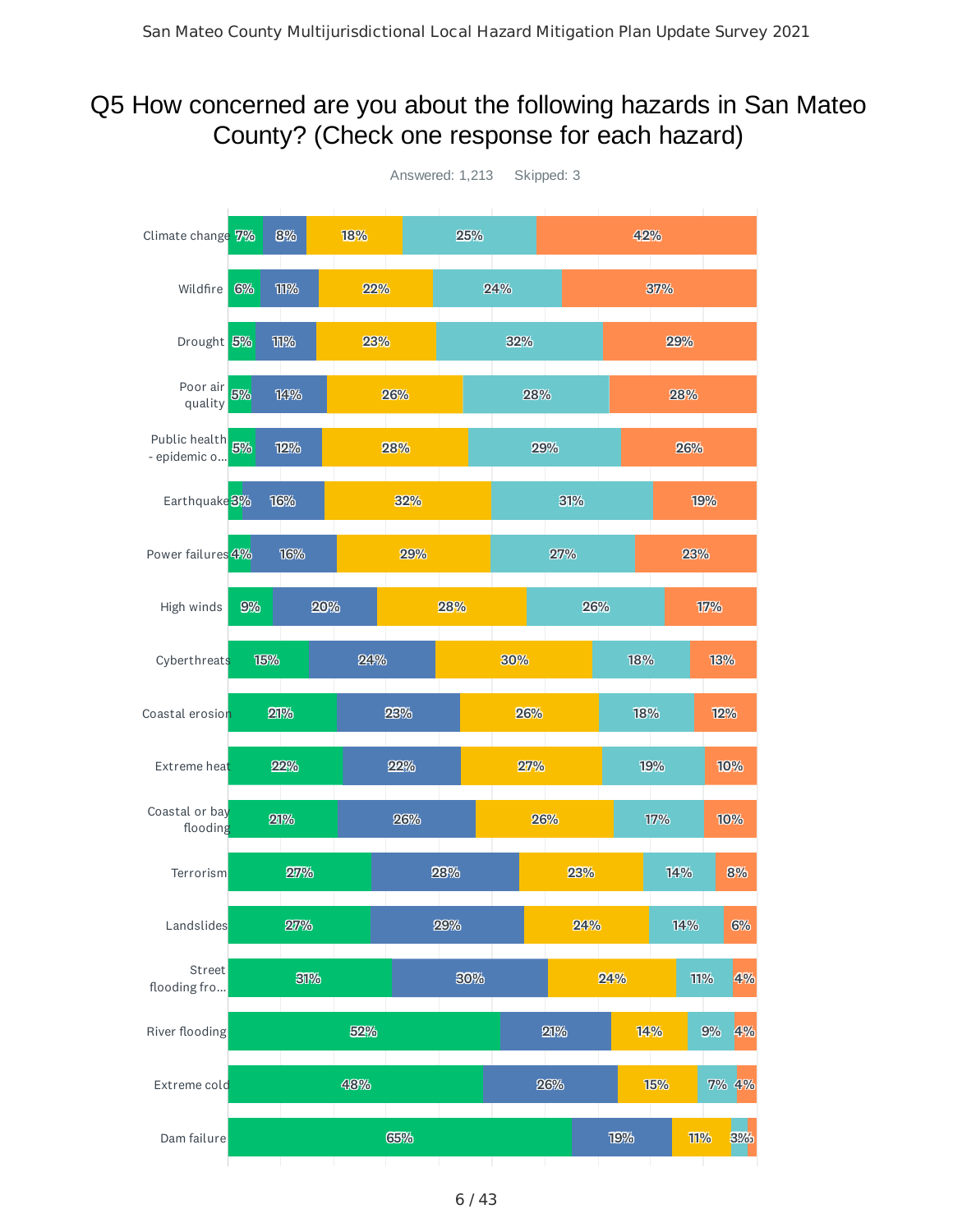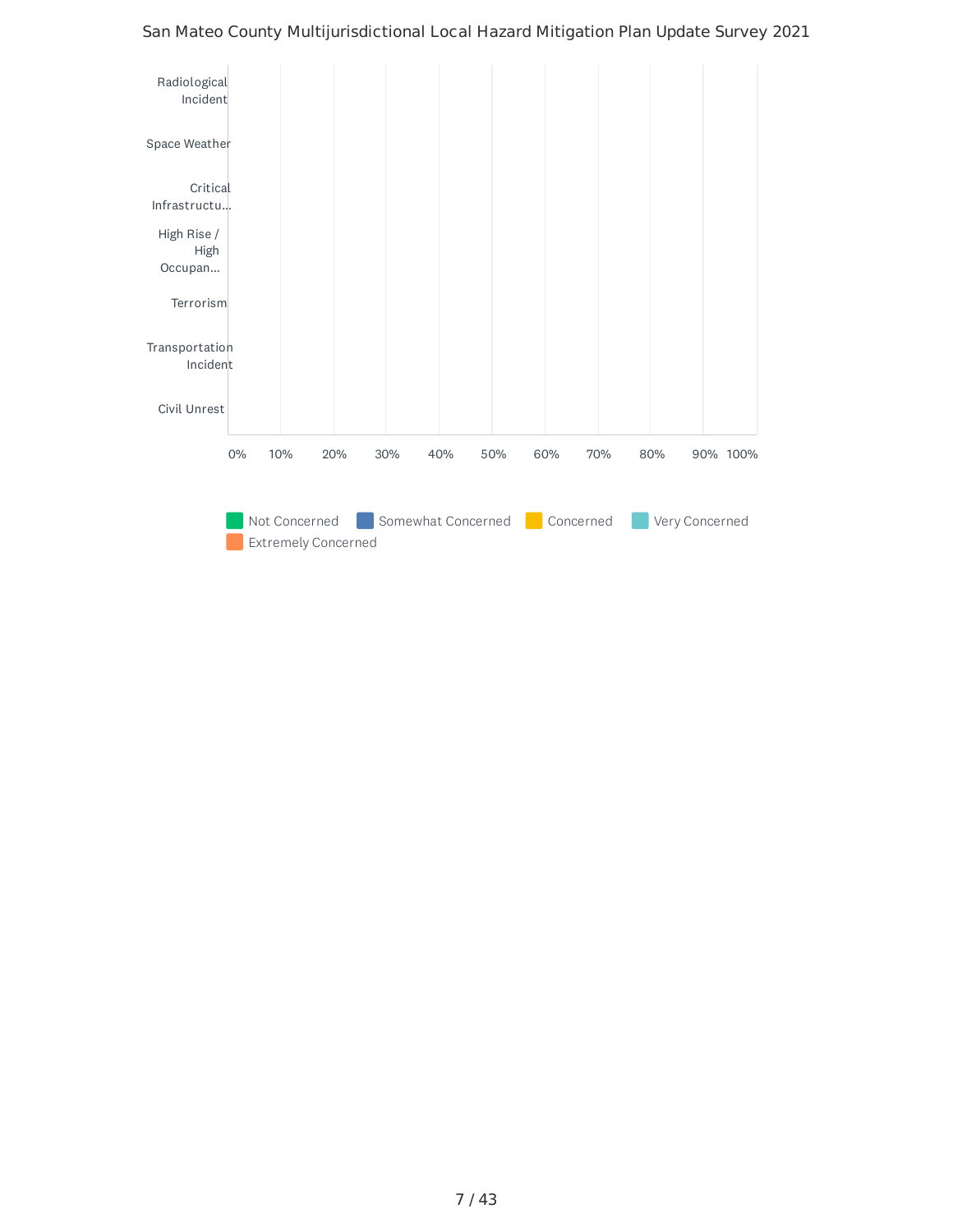|                                                       | <b>NOT</b><br><b>CONCERNED</b> | <b>SOMEWHAT</b><br><b>CONCERNED</b> | <b>CONCERNED</b> | <b>VERY</b><br><b>CONCERNED</b> | <b>EXTREMELY</b><br><b>CONCERNED</b> | <b>TOTAL</b>        | <b>WEIGHTED</b><br><b>AVERAGE</b> |
|-------------------------------------------------------|--------------------------------|-------------------------------------|------------------|---------------------------------|--------------------------------------|---------------------|-----------------------------------|
| Climate change                                        | 7%<br>81                       | $8\%$<br>98                         | 18%<br>214       | 25%<br>301                      | 42%<br>495                           | 1,189               | 3.87                              |
| Wildfire                                              | 6%<br>74                       | 11%<br>132                          | 22%<br>260       | 24%<br>292                      | 37%<br>440                           | 1,198               | 3.74                              |
| Drought                                               | $5\%$<br>64                    | 11%<br>136                          | 23%<br>271       | 32%<br>375                      | 29%<br>344                           | 1,190               | 3.67                              |
| Poor air quality                                      | $5\%$<br>55                    | 14%<br>170                          | 26%<br>306       | 28%<br>331                      | 28%<br>329                           | 1,191               | 3.60                              |
| Public health -<br>epidemic or<br>pandemic            | $5\%$<br>65                    | 12%<br>148                          | 28%<br>333       | 29%<br>344                      | 26%<br>306                           | 1,196               | 3.57                              |
| Earthquake                                            | $3\%$<br>33                    | 16%<br>188                          | 32%<br>378       | 31%<br>366                      | 19%<br>233                           | 1,198               | 3.48                              |
| Power failures                                        | 4%<br>53                       | 16%<br>195                          | 29%<br>347       | 27%<br>327                      | 23%<br>274                           | 1,196               | 3.48                              |
| High winds                                            | $9\%$<br>103                   | 20%<br>236                          | 28%<br>337       | 26%<br>311                      | 17%<br>207                           | 1,194               | 3.24                              |
| Cyberthreats                                          | 15%<br>181                     | 24%<br>281                          | 30%<br>348       | 18%<br>215                      | 13%<br>147                           | 1,172               | 2.89                              |
| Coastal erosion                                       | 21%<br>246                     | 23%<br>276                          | 26%<br>313       | 18%<br>216                      | 12%<br>138                           | 1,189               | 2.77                              |
| Extreme heat                                          | 22%<br>260                     | 22%<br>263                          | 27%<br>316       | 19%<br>230                      | 10%<br>114                           | 1,183               | 2.73                              |
| Coastal or bay<br>flooding                            | 21%<br>246                     | 26%<br>307                          | 26%<br>307       | 17%<br>200                      | 10%<br>116                           | 1,176               | 2.69                              |
| Terrorism                                             | 27%<br>321                     | 28%<br>328                          | 23%<br>276       | 14%<br>161                      | 8%<br>89                             | 1,175               | 2.46                              |
| Landslides                                            | 27%<br>320                     | 29%<br>345                          | 24%<br>279       | 14%<br>167                      | $6\%$<br>72                          | 1,183               | 2.43                              |
| Street flooding from<br>storm                         | 31%<br>367                     | 30%<br>349                          | 24%<br>286       | 11%<br>126                      | 4%<br>52                             | 1,180               | 2.28                              |
| River flooding                                        | 52%<br>603                     | 21%<br>247                          | 14%<br>168       | 9%<br>104                       | 4%<br>46                             | 1,168               | 1.92                              |
| Extreme cold                                          | 48%<br>565                     | 26%<br>298                          | 15%<br>175       | 7%<br>86                        | 4%<br>43                             | 1,167               | 1.92                              |
| Dam failure                                           | 65%<br>758                     | 19%<br>219                          | 11%<br>129       | 3%<br>36                        | 2%<br>18                             | 1,160               | 1.57                              |
| Radiological<br>Incident                              | $0\%$<br>0                     | $0\%$<br>0                          | $0\%$<br>0       | $0\%$<br>0                      | 0%<br>0                              | $\mathsf{O}\xspace$ | 0.00                              |
| Space Weather                                         | $0\%$<br>0                     | $0\%$<br>0                          | $0\%$<br>0       | $0\%$<br>0                      | 0%<br>0                              | 0                   | 0.00                              |
| Critical<br>Infrastructure<br>Failure                 | $0\%$<br>0                     | $0\%$<br>0                          | $0\%$<br>0       | $0\%$<br>0                      | $0\%$<br>0                           | $\mathsf{O}\xspace$ | 0.00                              |
| High Rise / High<br><b>Occupancy Building</b><br>Fire | $0\%$<br>0                     | $0\%$<br>0                          | $0\%$<br>0       | $0\%$<br>0                      | $0\%$<br>0                           | 0                   | 0.00                              |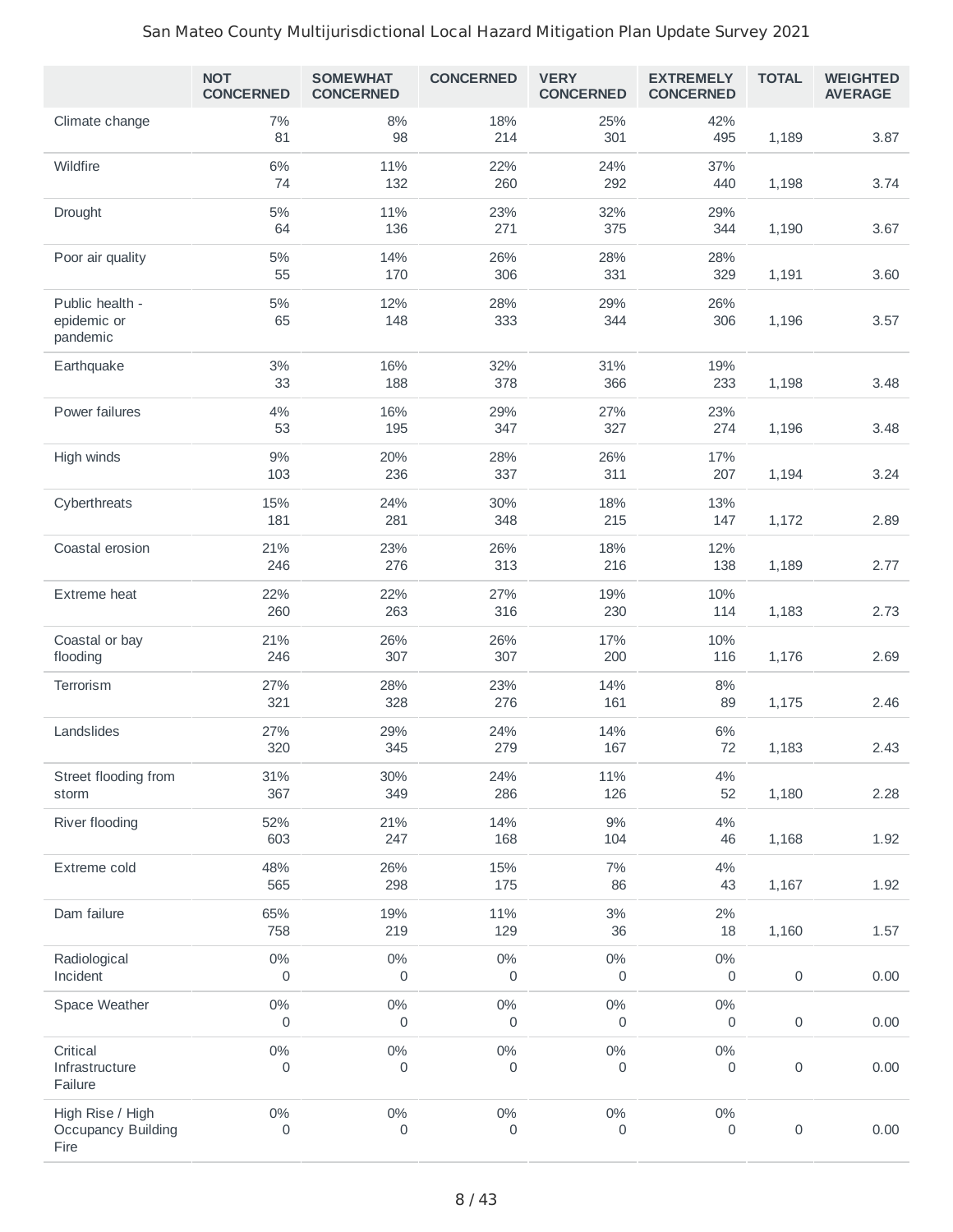| Terrorism                  | $0\%$ | $0\%$ | 0%      | $0\%$ | $0\%$ | 0.00 |
|----------------------------|-------|-------|---------|-------|-------|------|
| Transportation<br>Incident | 0%    | 0%    | 0%      | $0\%$ | $0\%$ | 0.00 |
| Civil Unrest               | 0%    | $0\%$ | 0%<br>0 | 0%    | $0\%$ | 0.00 |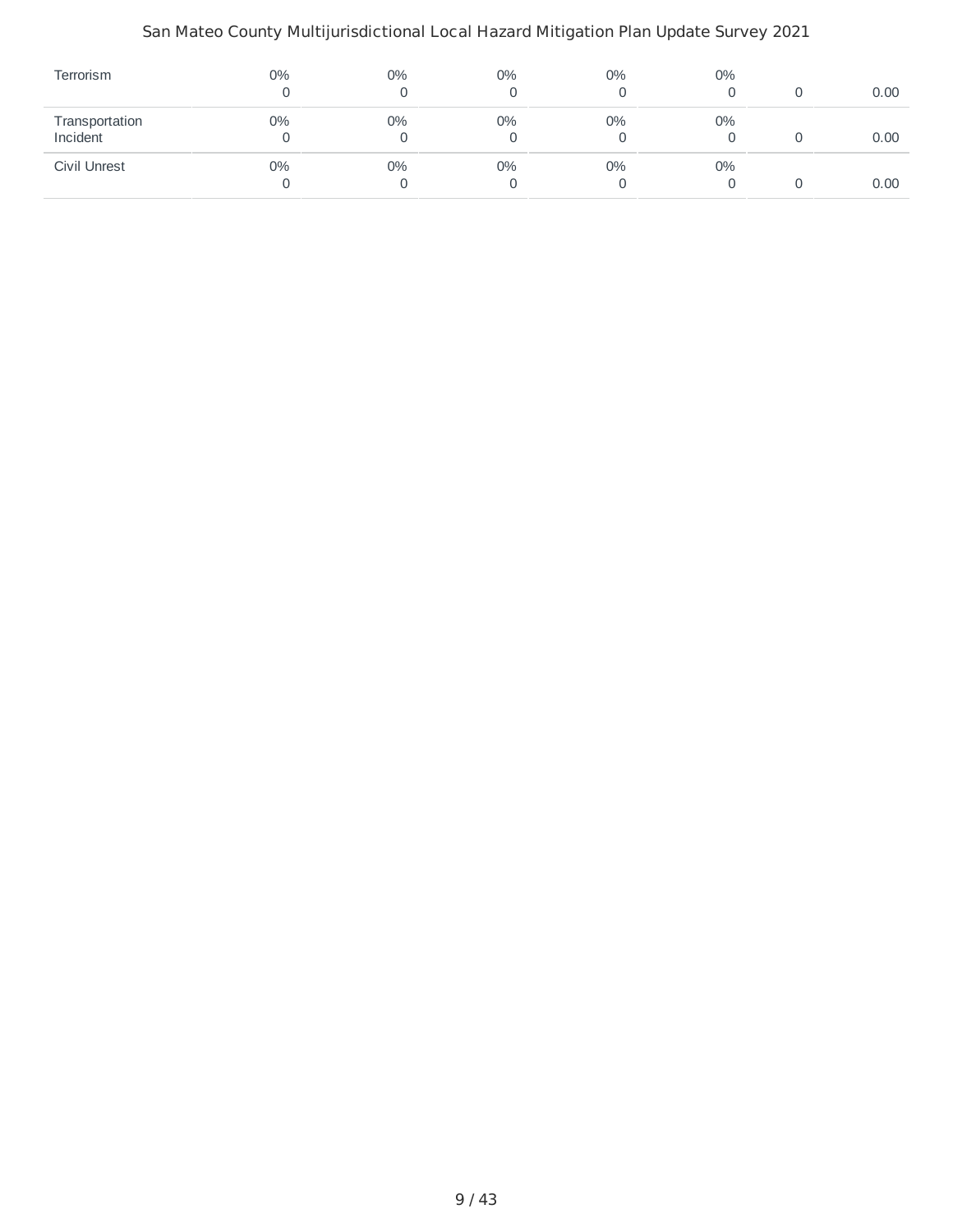## Q6 Which of the following steps has your household taken to prepare for a disaster? (Provide a response for all)

Answered: 1,213 Skipped: 3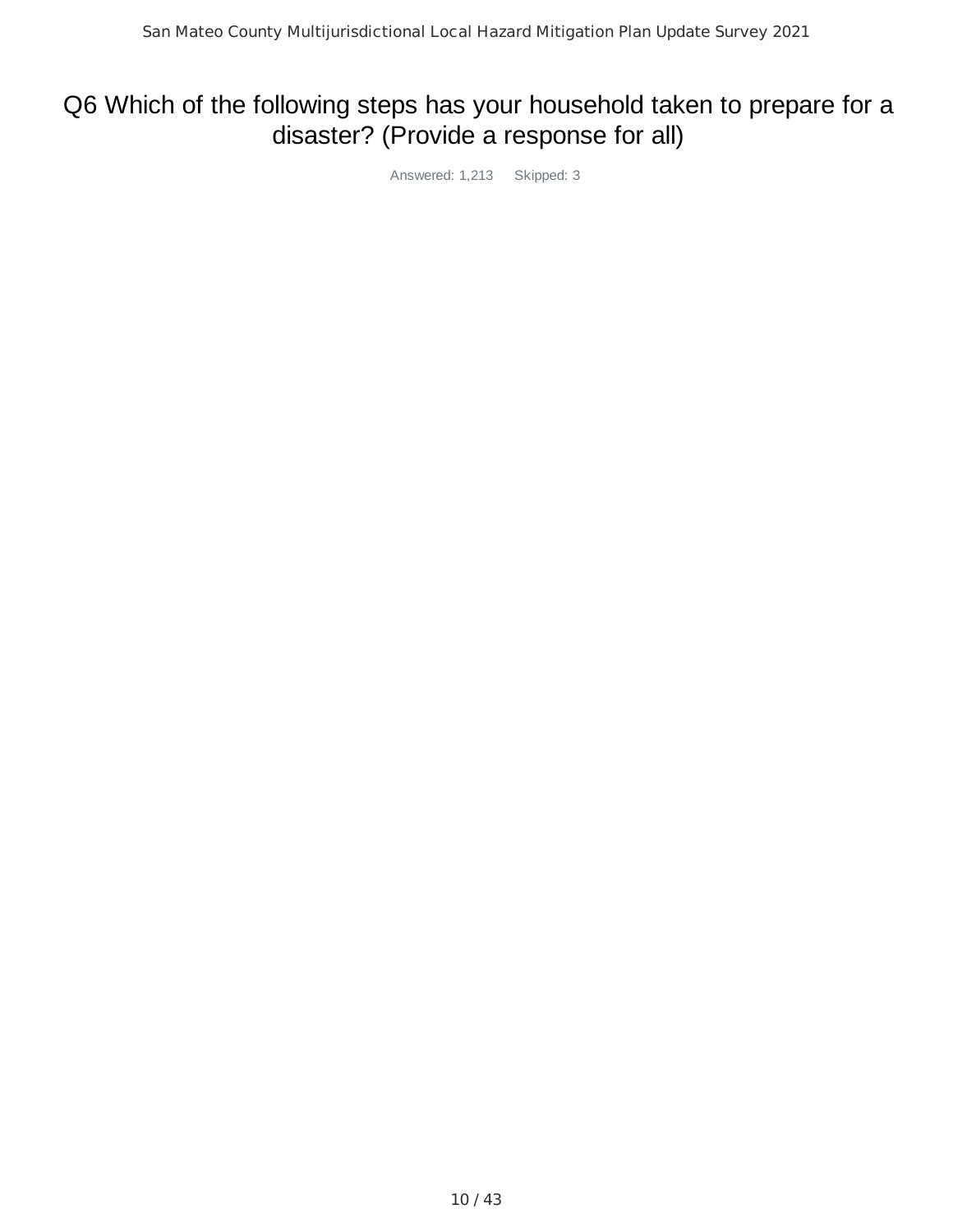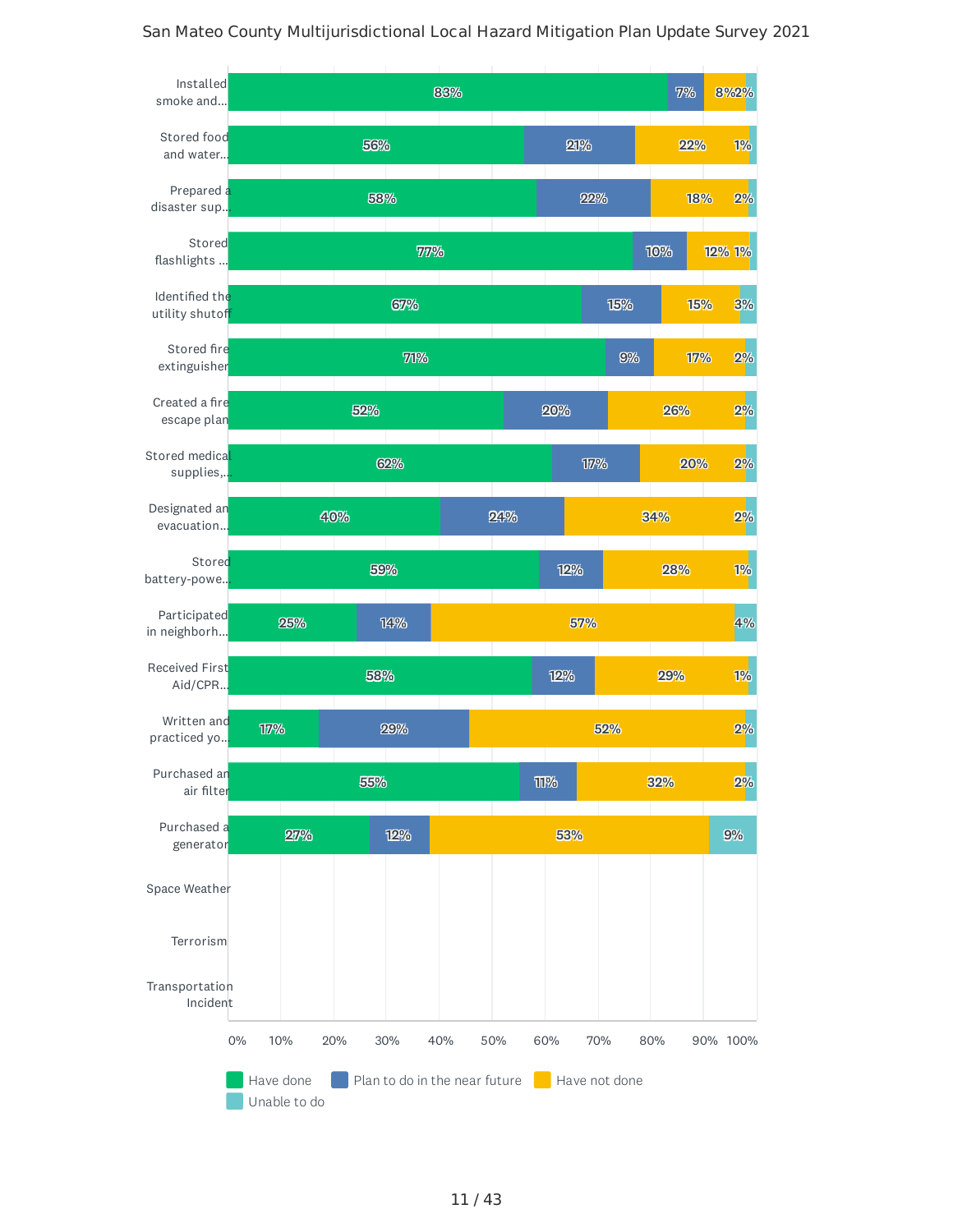|                                                                              | <b>HAVE</b><br><b>DONE</b> | PLAN TO DO IN THE<br><b>NEAR FUTURE</b> | <b>HAVE NOT</b><br><b>DONE</b> | <b>UNABLE</b><br><b>TO DO</b> | <b>TOTAL</b>        |
|------------------------------------------------------------------------------|----------------------------|-----------------------------------------|--------------------------------|-------------------------------|---------------------|
| Installed smoke and carbon monoxide detectors on<br>each level of your house | 83%<br>1,006               | 7%<br>82                                | 8%<br>97                       | 2%<br>22                      | 1,207               |
| Stored food and water (2-week supply)                                        | 56%<br>673                 | 21%<br>251                              | 22%<br>260                     | 1%<br>14                      | 1,198               |
| Prepared a disaster supply kit                                               | 58%<br>700                 | 22%<br>258                              | 18%<br>221                     | 2%<br>18                      | 1,197               |
| Stored flashlights and batteries                                             | 77%<br>918                 | 10%<br>123                              | 12%<br>142                     | 1%<br>14                      | 1,197               |
| Identified the utility shutoff                                               | 67%                        | 15%                                     | 15%                            | 3%                            |                     |
| Stored fire extinguisher                                                     | 801<br>71%                 | 179<br>9%                               | 177<br>17%                     | 37<br>2%                      | 1,194               |
| Created a fire escape plan                                                   | 853<br>52%                 | 112<br>20%                              | 206<br>26%                     | 23<br>2%                      | 1,194               |
|                                                                              | 623                        | 236                                     | 310                            | 23                            | 1,192               |
| Stored medical supplies, including necessary<br>medications                  | 62%<br>733                 | 17%<br>197                              | 20%<br>240                     | 2%<br>21                      | 1,191               |
| Designated an evacuation meeting place                                       | 40%<br>480                 | 24%<br>280                              | 34%<br>408                     | 2%<br>21                      | 1,189               |
| Stored battery-powered radio                                                 | 59%<br>703                 | 12%<br>143                              | 28%<br>327                     | 1%<br>16                      | 1,189               |
| Participated in neighborhood disaster preparedness<br>and planning           | 25%<br>291                 | 14%<br>167                              | 57%<br>682                     | 4%<br>47                      | 1,187               |
| Received First Aid/CPR training                                              | 58%<br>681                 | 12%<br>140                              | 29%<br>346                     | 1%<br>16                      | 1,183               |
| Written and practiced your family disaster plan                              | 17%<br>203                 | 29%<br>337                              | 52%<br>617                     | 2%<br>24                      | 1,181               |
| Purchased an air filter                                                      | 55%<br>652                 | 11%<br>128                              | 32%<br>376                     | 2%<br>24                      | 1,180               |
| Purchased a generator                                                        | 27%<br>316                 | 12%<br>136                              | 53%<br>620                     | $9\%$<br>104                  | 1,176               |
| Space Weather                                                                | $0\%$<br>0                 | $0\%$<br>0                              | $0\%$<br>0                     | $0\%$<br>0                    | $\mathsf{O}\xspace$ |
| Terrorism                                                                    | $0\%$<br>0                 | $0\%$<br>0                              | $0\%$<br>0                     | $0\%$<br>0                    | $\mathsf{O}\xspace$ |
| <b>Transportation Incident</b>                                               | $0\%$<br>0                 | $0\%$<br>0                              | $0\%$<br>0                     | $0\%$<br>$\mathsf{O}\xspace$  | $\mathsf{O}\xspace$ |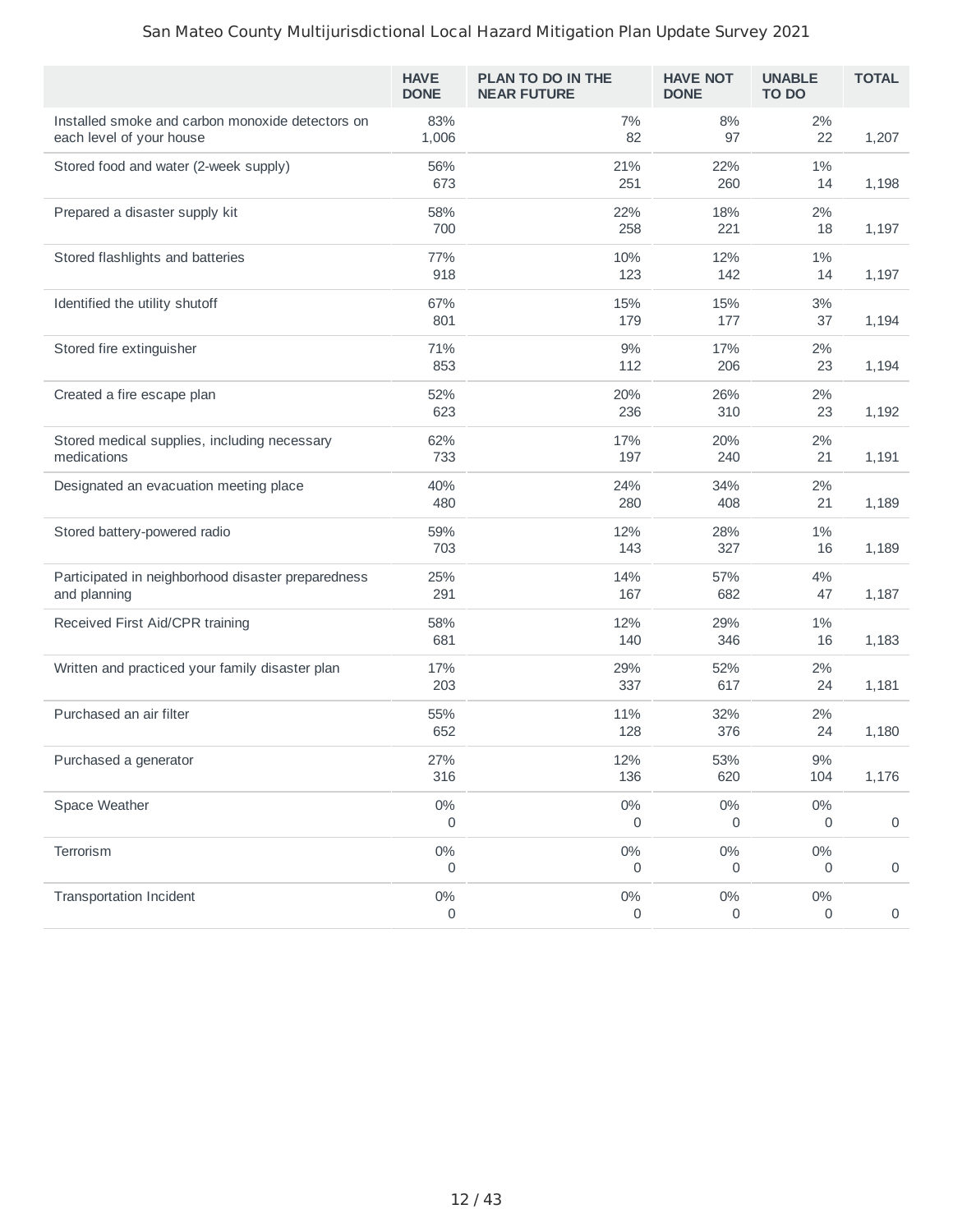#### Q7 Are hazard events in San Mateo County becoming more or less common over the past 5 years? (Check one response for each hazard)

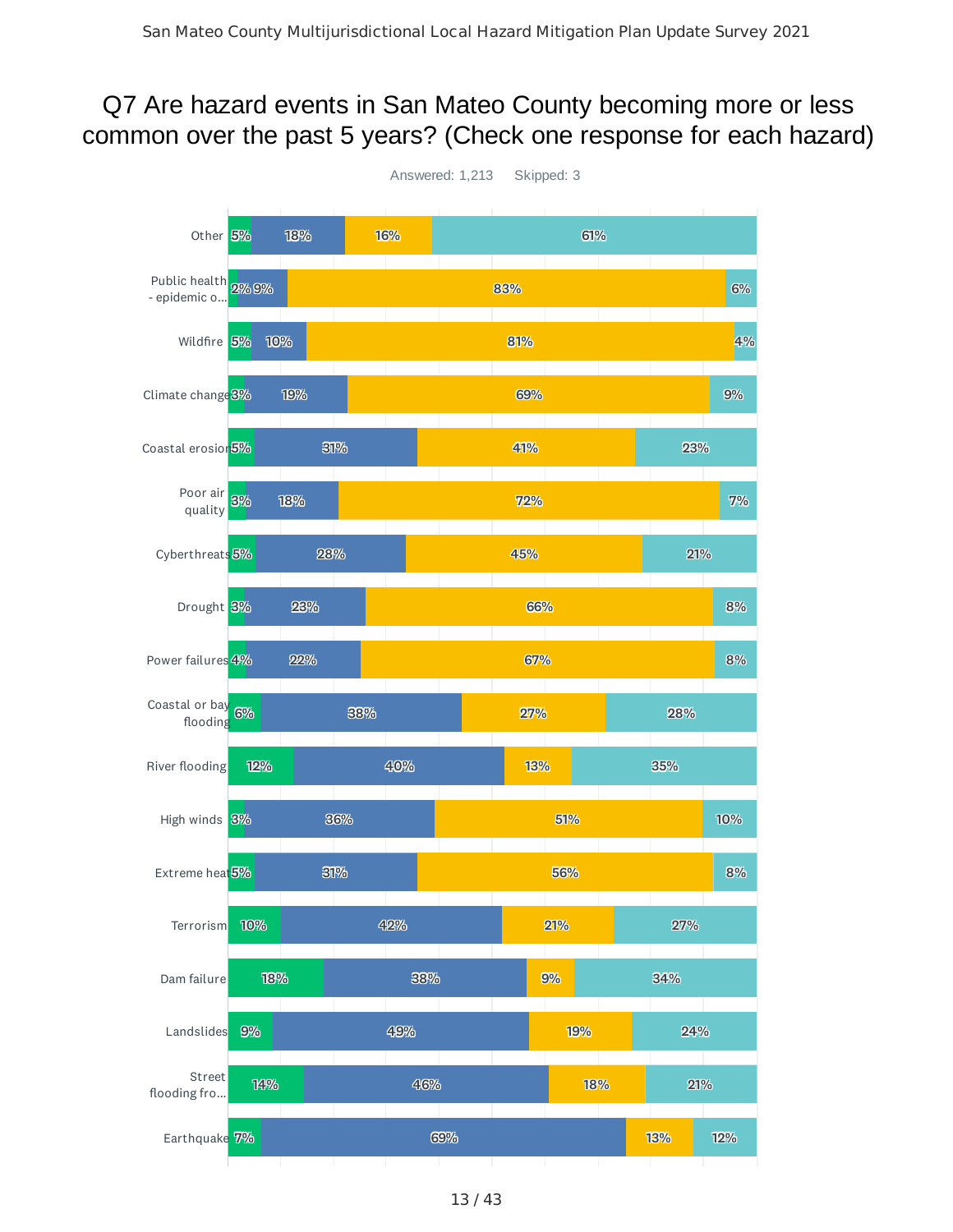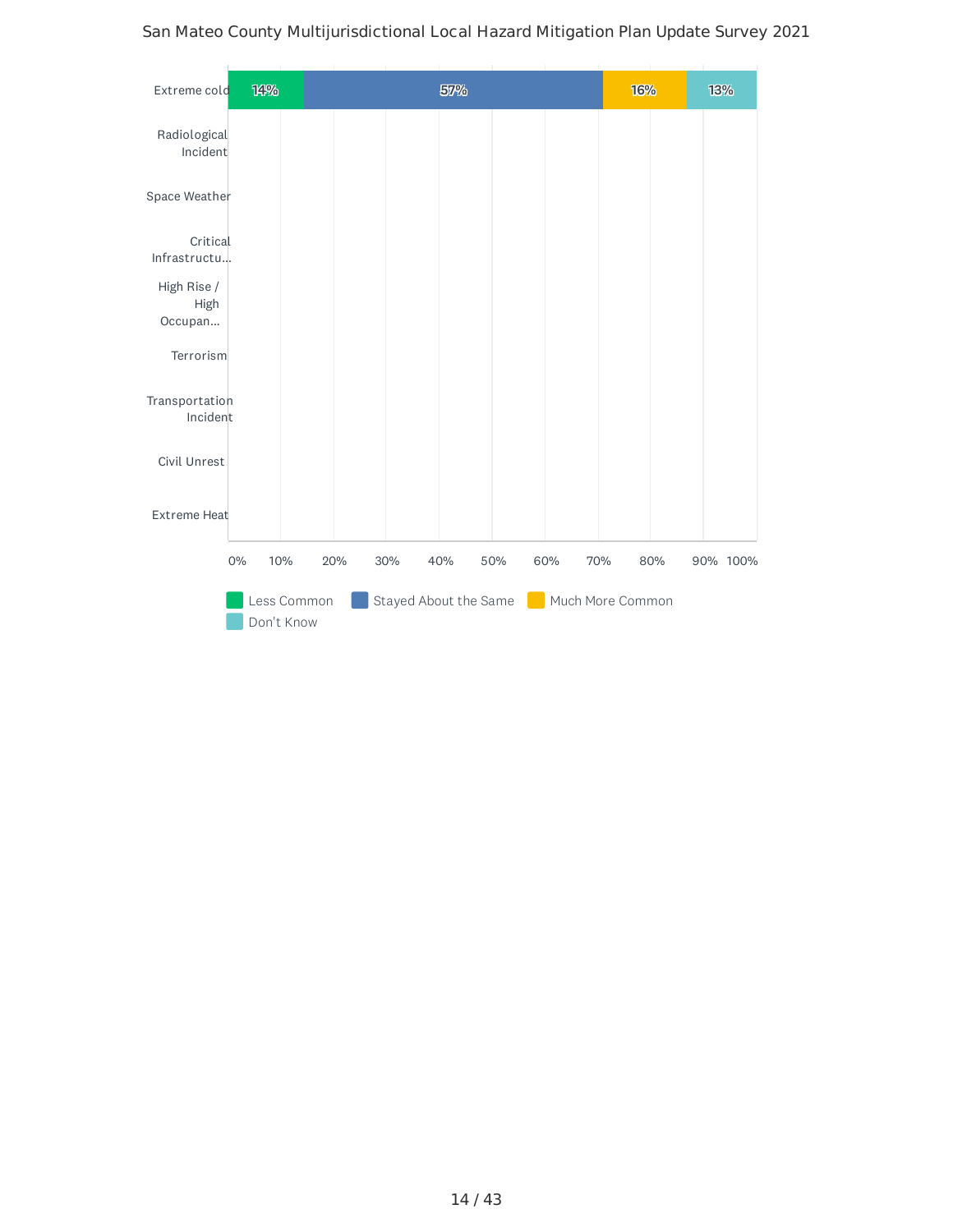|                                                    | <b>LESS</b><br><b>COMMON</b> | <b>STAYED ABOUT</b><br><b>THE SAME</b> | <b>MUCH MORE</b><br><b>COMMON</b> | <b>DON'T</b><br><b>KNOW</b> | <b>TOTAL</b>        | <b>WEIGHTED</b><br><b>AVERAGE</b> |
|----------------------------------------------------|------------------------------|----------------------------------------|-----------------------------------|-----------------------------|---------------------|-----------------------------------|
| Other                                              | $5\%$<br>22                  | 18%<br>83                              | 16%<br>78                         | 61%<br>290                  | 473                 | 3.34                              |
| Public health - epidemic or<br>pandemic            | 2%<br>25                     | 9%<br>112                              | 83%<br>992                        | 6%<br>71                    | 1,200               | 2.92                              |
| Wildfire                                           | $5\%$<br>54                  | 10%<br>125                             | 81%<br>966                        | 4%<br>49                    | 1,194               | 2.85                              |
| Climate change                                     | $3\%$<br>38                  | 19%<br>232                             | 69%<br>820                        | 9%<br>102                   | 1,192               | 2.83                              |
| Coastal erosion                                    | $5\%$<br>62                  | 31%<br>367                             | 41%<br>492                        | 23%<br>273                  | 1,194               | 2.82                              |
| Poor air quality                                   | $3\%$<br>40                  | 18%<br>210                             | 72%<br>860                        | 7%<br>81                    | 1,191               | 2.82                              |
| Cyberthreats                                       | $5\%$<br>64                  | 28%<br>337                             | 45%<br>536                        | 21%<br>255                  | 1,192               | 2.82                              |
| Drought                                            | $3\%$<br>38                  | 23%<br>273                             | 66%<br>782                        | 8%<br>96                    | 1,189               | 2.79                              |
| Power failures                                     | 4%<br>42                     | 22%<br>262                             | 67%<br>801                        | $8\%$<br>93                 | 1,198               | 2.79                              |
| Coastal or bay flooding                            | $6\%$<br>74                  | 38%<br>453                             | 27%<br>322                        | 28%<br>338                  | 1,187               | 2.78                              |
| River flooding                                     | 12%<br>147                   | 40%<br>473                             | 13%<br>150                        | 35%<br>411                  | 1,181               | 2.70                              |
| High winds                                         | $3\%$<br>39                  | 36%<br>427                             | 51%<br>603                        | 10%<br>120                  | 1,189               | 2.68                              |
| Extreme heat                                       | $5\%$<br>63                  | 31%<br>366                             | 56%<br>666                        | $8\%$<br>96                 | 1,191               | 2.67                              |
| Terrorism                                          | 10%<br>122                   | 42%<br>498                             | 21%<br>253                        | 27%<br>320                  | 1,193               | 2.65                              |
| Dam failure                                        | 18%<br>217                   | 38%<br>456                             | $9\%$<br>108                      | 34%<br>408                  | 1,189               | 2.59                              |
| Landslides                                         | $9\%$<br>102                 | 49%<br>577                             | 19%<br>230                        | 24%<br>280                  | 1,189               | 2.58                              |
| Street flooding from storm                         | 14%<br>172                   | 46%<br>553                             | 18%<br>219                        | 21%<br>249                  | 1,193               | 2.46                              |
| Earthquake                                         | $7\%$<br>78                  | 69%<br>826                             | 13%<br>152                        | 12%<br>141                  | 1,197               | 2.30                              |
| Extreme cold                                       | 14%<br>172                   | 57%<br>672                             | 16%<br>188                        | 13%<br>155                  | 1,187               | 2.27                              |
| Radiological Incident                              | $0\%$<br>0                   | $0\%$<br>0                             | $0\%$<br>0                        | $0\%$<br>0                  | $\mathsf{O}\xspace$ | 0.00                              |
| Space Weather                                      | $0\%$<br>0                   | $0\%$<br>0                             | $0\%$<br>0                        | $0\%$<br>0                  | $\mathsf{O}\xspace$ | 0.00                              |
| Critical Infrastructure Failure                    | $0\%$<br>0                   | $0\%$<br>0                             | $0\%$<br>0                        | $0\%$<br>0                  | 0                   | 0.00                              |
| High Rise / High Occupancy<br><b>Building Fire</b> | $0\%$<br>0                   | $0\%$<br>0                             | $0\%$<br>0                        | $0\%$<br>0                  | $\mathsf{O}\xspace$ | 0.00                              |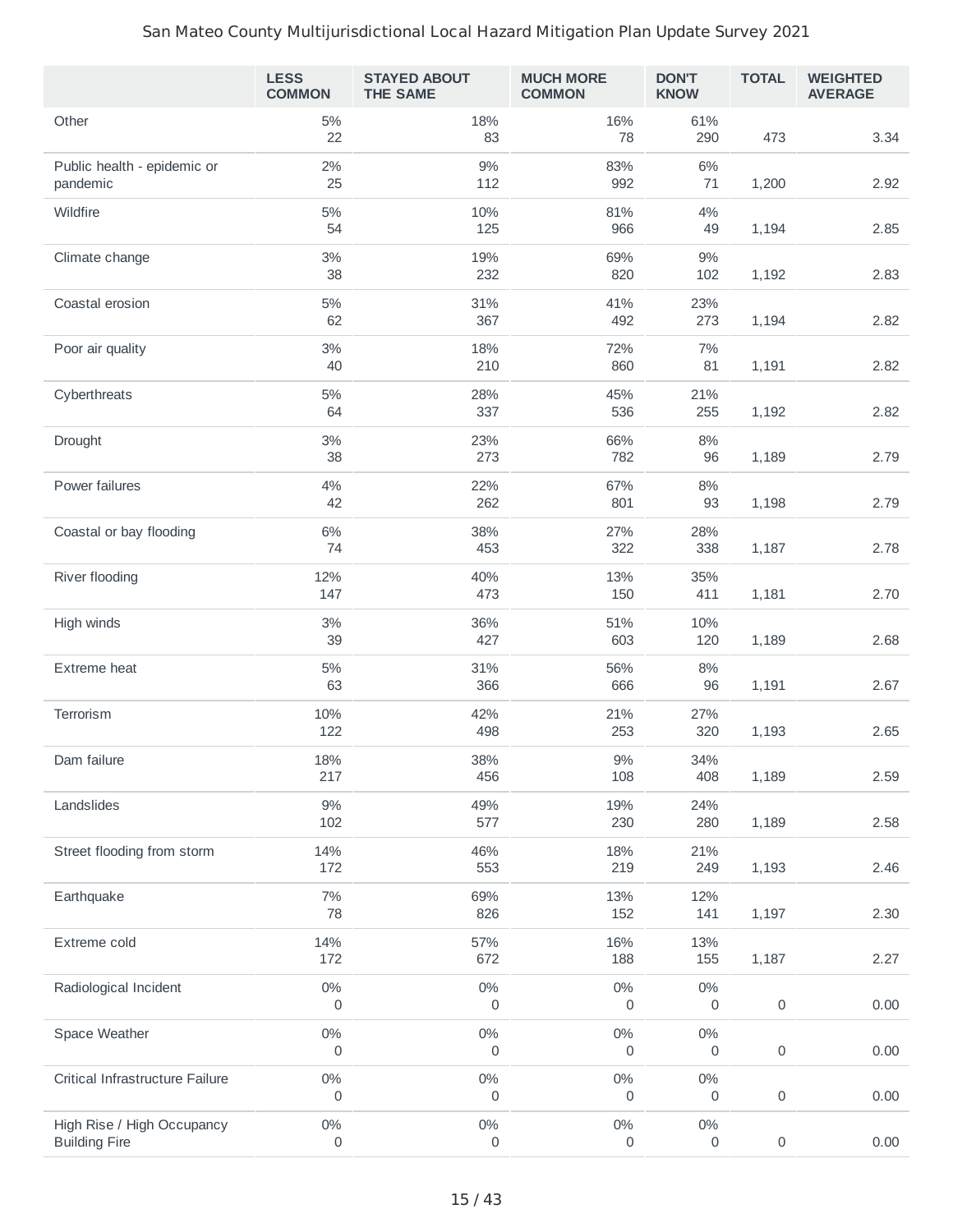| Terrorism                      | 0%    | $0\%$<br>0 | 0%<br>0 | $0\%$<br>0 | 0        | 0.00 |
|--------------------------------|-------|------------|---------|------------|----------|------|
| <b>Transportation Incident</b> | $0\%$ | $0\%$      | $0\%$   | $0\%$      |          |      |
|                                |       | $\Omega$   | 0       | 0          | $\Omega$ | 0.00 |
| Civil Unrest                   | $0\%$ | $0\%$      | $0\%$   | $0\%$      |          |      |
|                                |       | $\Omega$   | 0       | 0          | $\Omega$ | 0.00 |
| <b>Extreme Heat</b>            | $0\%$ | 0%         | 0%      | $0\%$      |          |      |
|                                |       | $\Omega$   | 0       |            |          | 0.00 |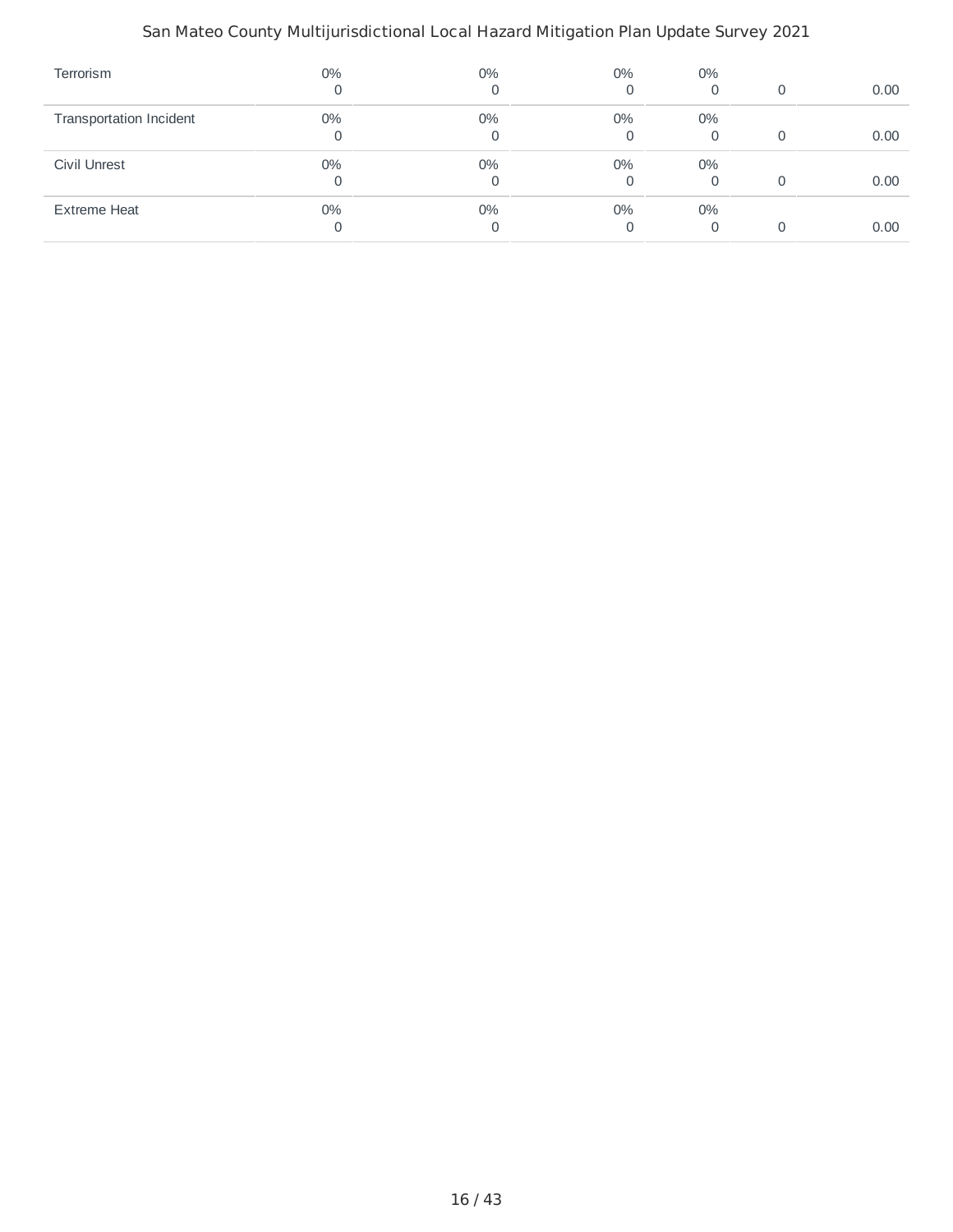#### Q8 What is the best way for you to receive information about hazards and emergency preparedness? (Check all that apply)

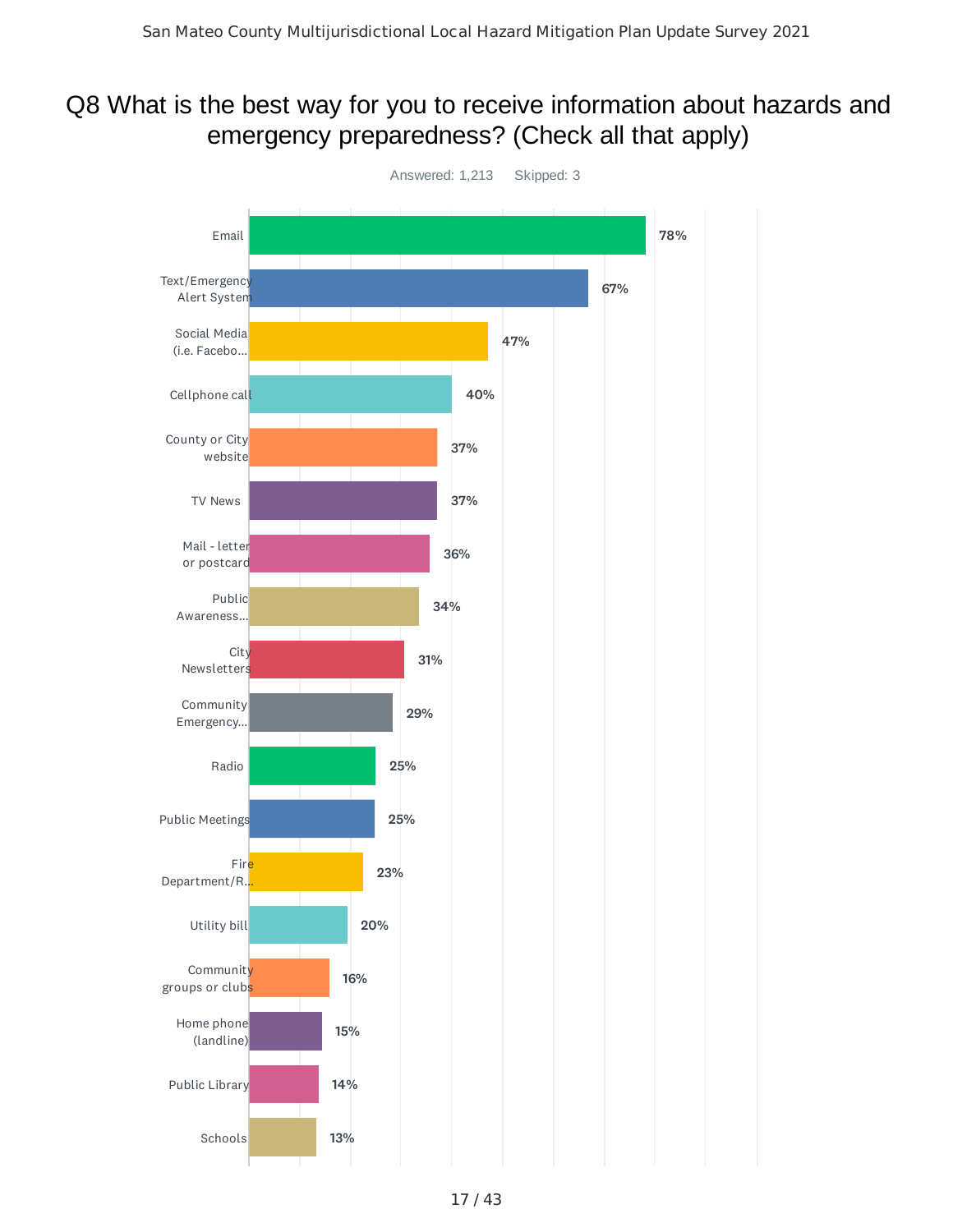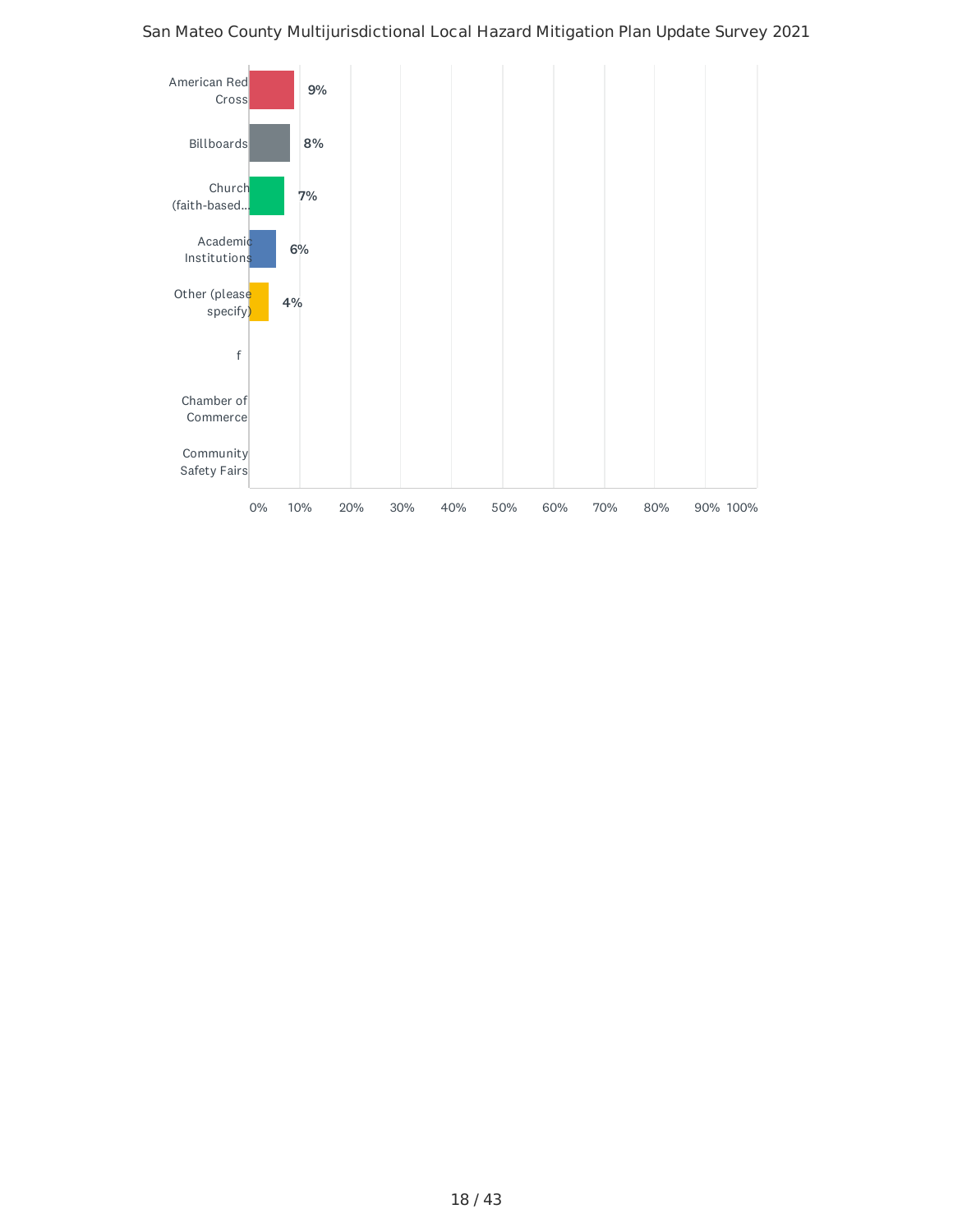| <b>ANSWER CHOICES</b>                                                                   | <b>RESPONSES</b> |     |
|-----------------------------------------------------------------------------------------|------------------|-----|
| Email                                                                                   | 78%              | 950 |
| Text/Emergency Alert System                                                             | 67%              | 811 |
| Social Media (i.e. Facebook, Nextdoor, Twitter, etc.)                                   | 47%              | 573 |
| Cellphone call                                                                          | 40%              | 488 |
| County or City website                                                                  | 37%              | 452 |
| <b>TV News</b>                                                                          | 37%              | 452 |
| Mail - letter or postcard                                                               | 36%              | 433 |
| Public Awareness Campaign (e.g., Flood Awareness Week, Winter Storm Preparedness Month) | 34%              | 409 |
| <b>City Newsletters</b>                                                                 | 31%              | 372 |
| Community Emergency Response Training (CERT) classes                                    | 29%              | 346 |
| Radio                                                                                   | 25%              | 305 |
| <b>Public Meetings</b>                                                                  | 25%              | 302 |
| Fire Department/Rescue                                                                  | 23%              | 273 |
| Utility bill                                                                            | 20%              | 237 |
| Community groups or clubs                                                               | 16%              | 194 |
| Home phone (landline)                                                                   | 15%              | 176 |
| Public Library                                                                          | 14%              | 168 |
| Schools                                                                                 | 13%              | 163 |
| American Red Cross                                                                      | 9%               | 110 |
| <b>Billboards</b>                                                                       | 8%               | 98  |
| Church (faith-based institutions)                                                       | $7\%$            | 86  |
| Academic Institutions                                                                   | $6\%$            | 67  |
| Other (please specify)                                                                  | 4%               | 48  |
| f                                                                                       | $0\%$            | 0   |
| Chamber of Commerce                                                                     | $0\%$            | 0   |
| <b>Community Safety Fairs</b>                                                           | $0\%$            | 0   |
| Total Respondents: 1,213                                                                |                  |     |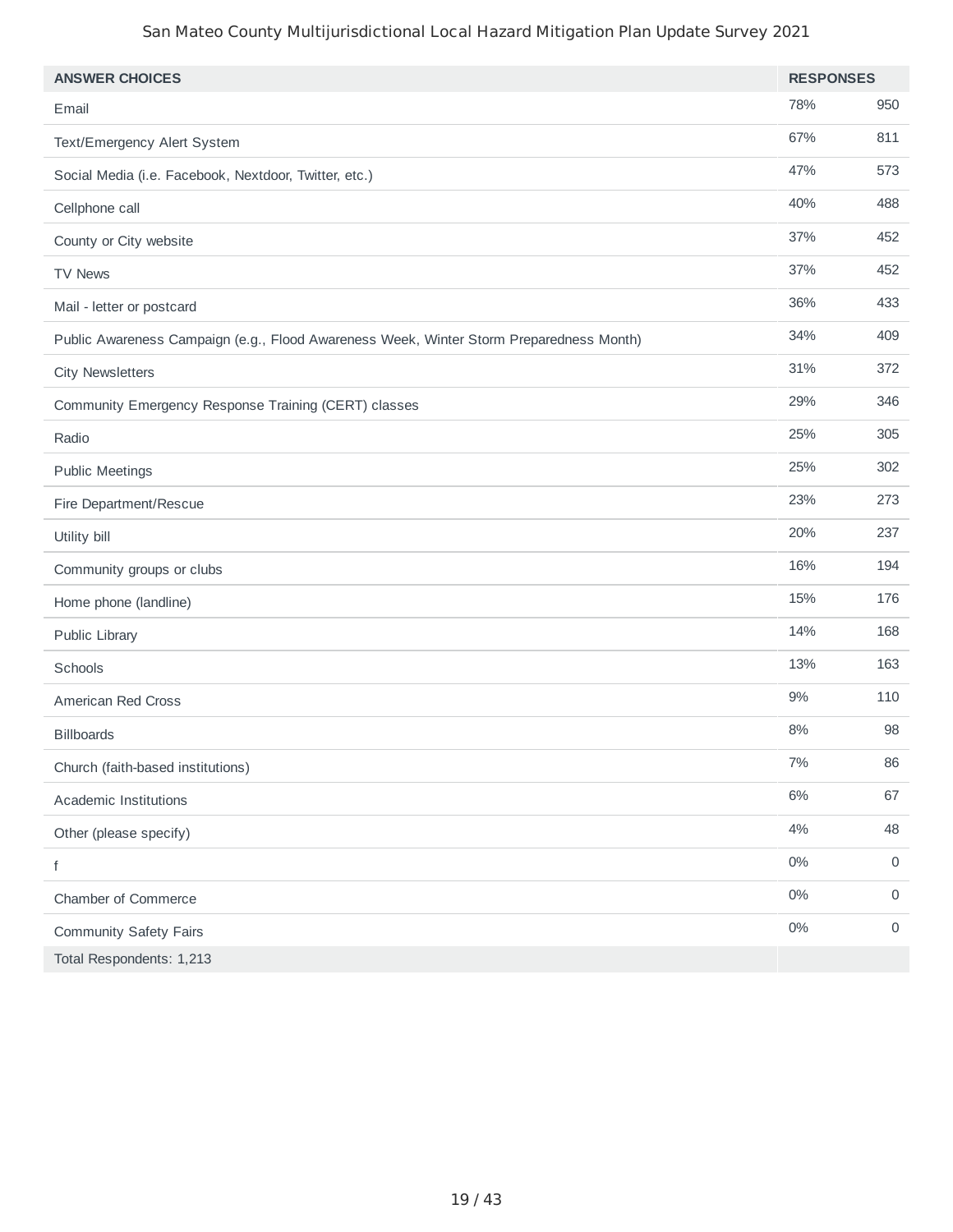

## Q9 Does your street flood during rain events?

#### **ANSWER CHOICES RESPONSES**

|                                                                            | . .__. _. .___ |       |
|----------------------------------------------------------------------------|----------------|-------|
| <b>No</b>                                                                  | 80%            | 973   |
| Yes (If yes, please specify your home's intersection or street name below) | 13%            | 154   |
| Don't know                                                                 | 7%             | 86    |
| Not Sure                                                                   | 0%             |       |
| <b>TOTAL</b>                                                               |                | 1,213 |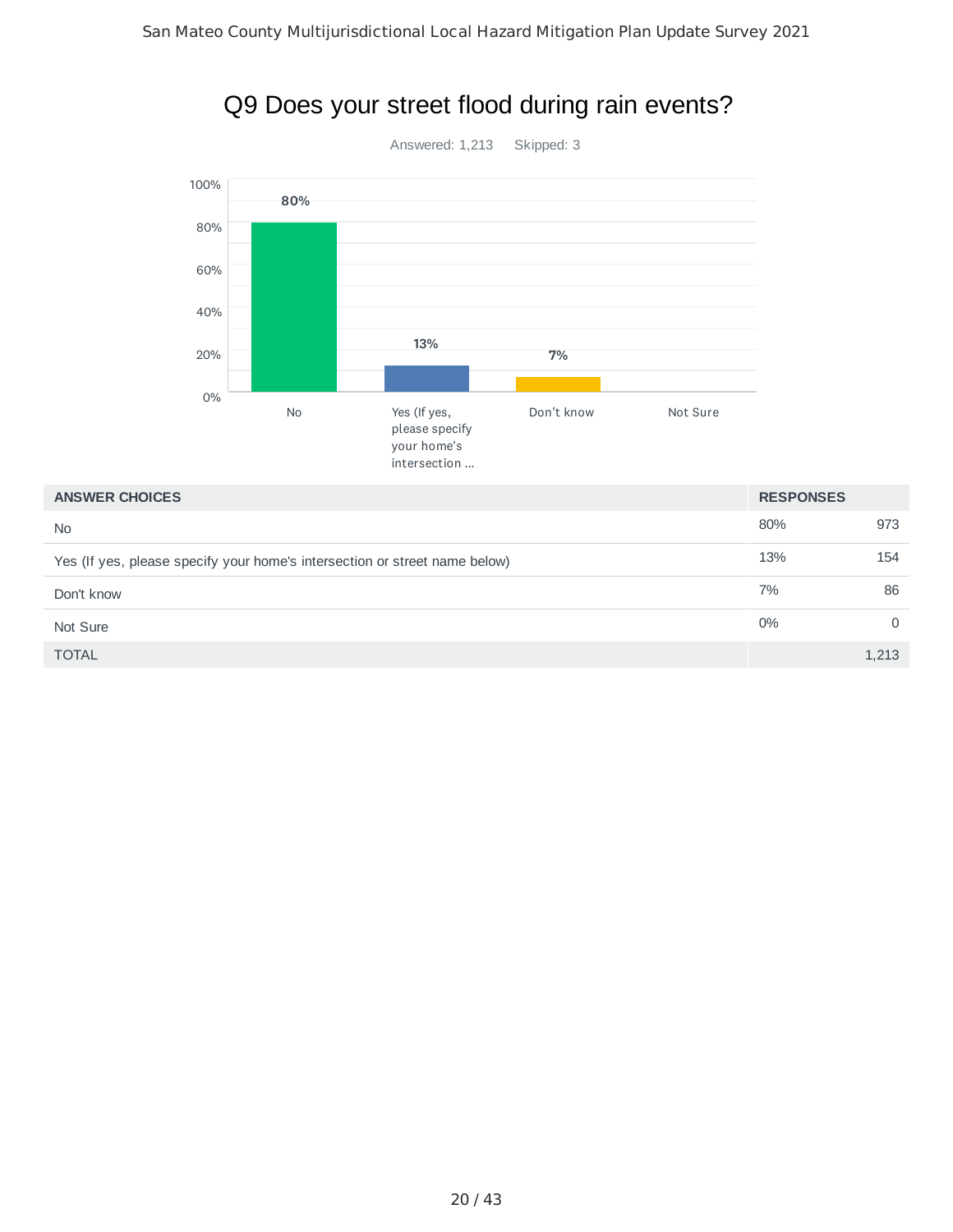## Q10 Is your current home or housing located in or near a FEMA designated floodplain? If you're not sure, input your address into this FEMA flood zone tool: https://msc.fema.gov/portal/search



| <b>ANSWER CHOICES</b> | <b>RESPONSES</b> |       |
|-----------------------|------------------|-------|
| <b>No</b>             | 77%              | 939   |
| Yes                   | 23%              | 274   |
| Not Sure              | 0%               | 0     |
| <b>TOTAL</b>          |                  | 1,213 |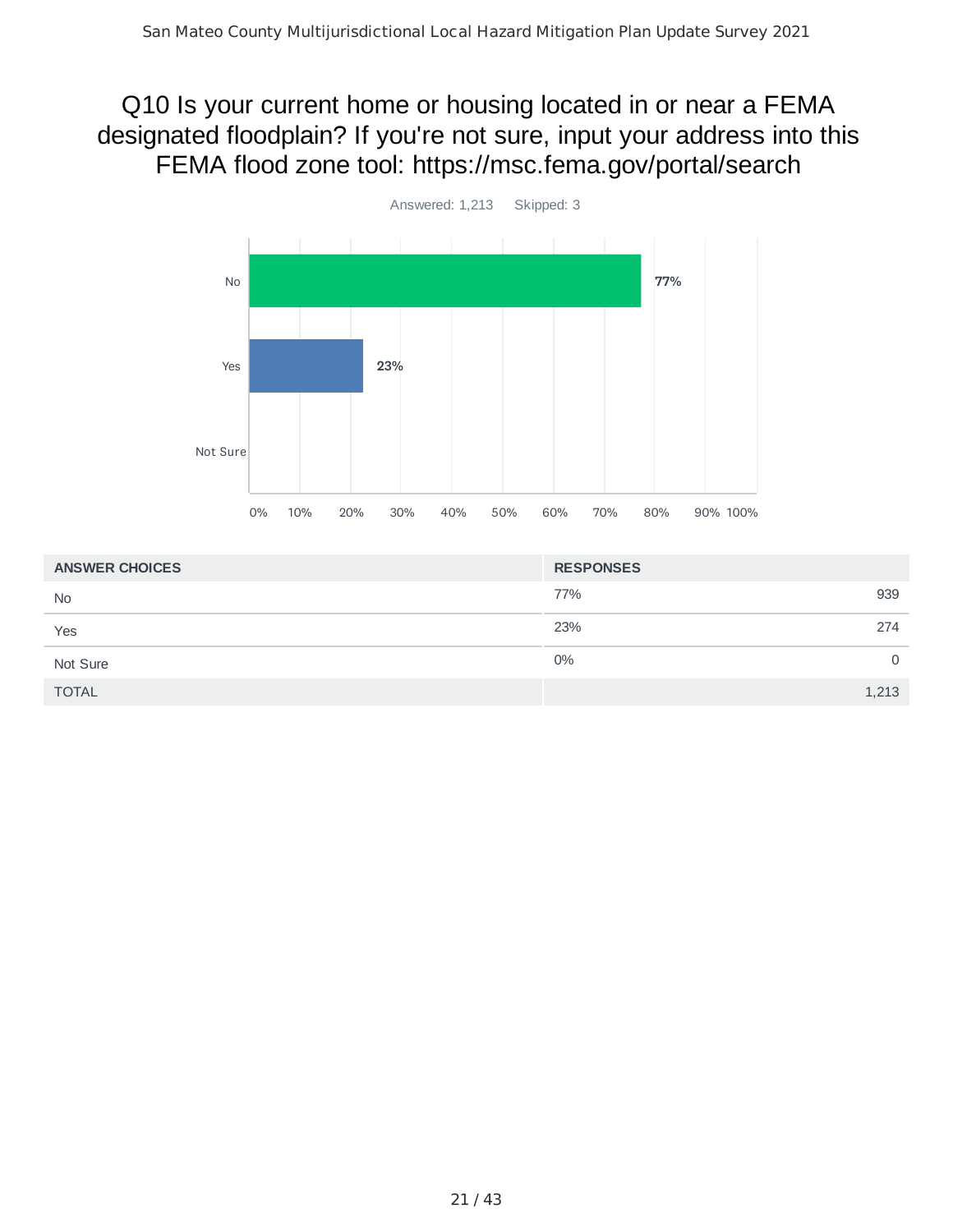## Q11 Is your current home or housing located near an earthquake fault? If you're not sure, type your address into this earthquake fault tool: https://maps.conservation.ca.gov/cgs/EQZApp/app/



| <b>ANSWER CHOICES</b> | <b>RESPONSES</b> |     |
|-----------------------|------------------|-----|
| Yes                   | 59%              | 716 |
| <b>No</b>             | 41%              | 497 |
| Not Sure              | 0%               | 0   |
| <b>TOTAL</b>          | 1,213            |     |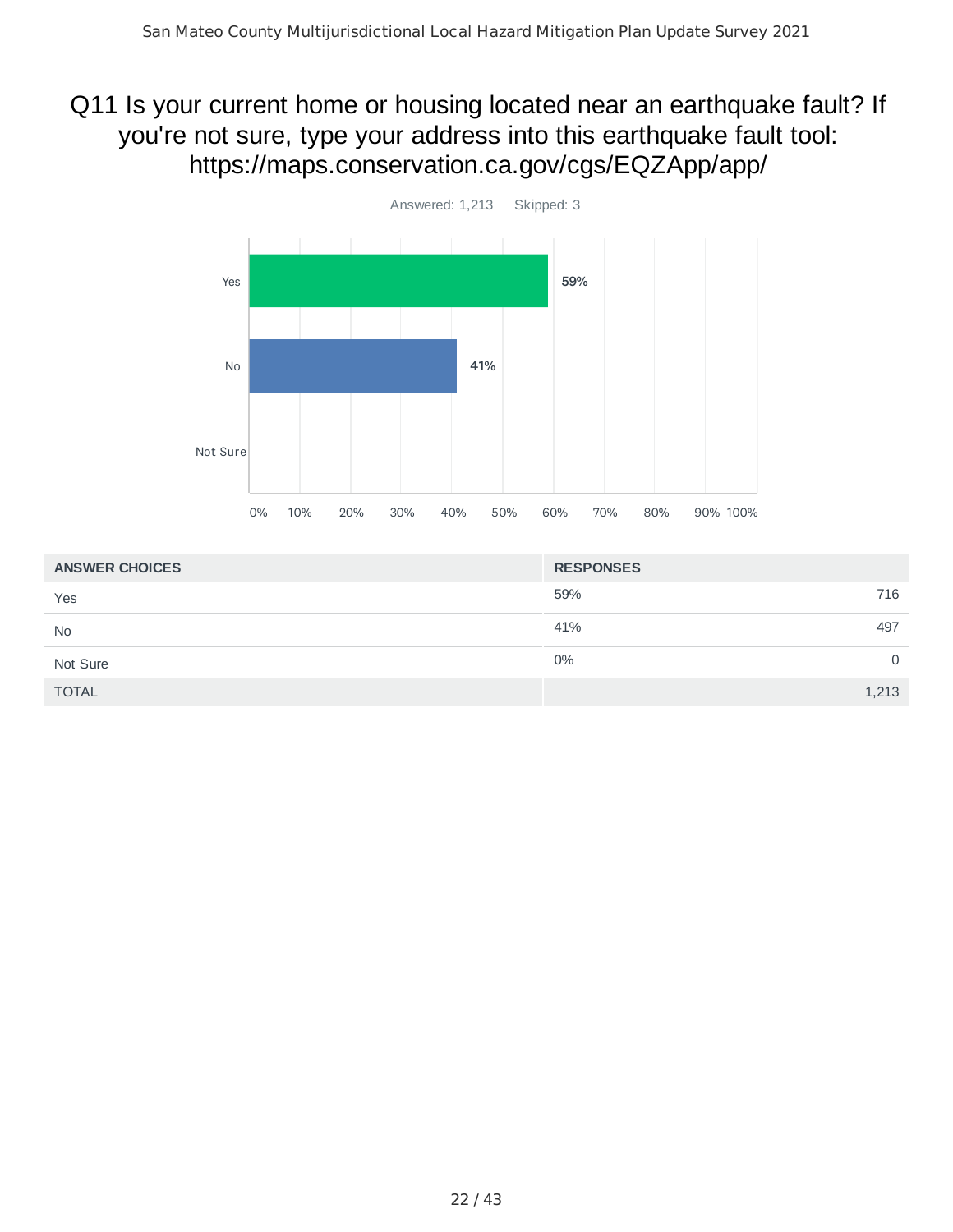## Q12 Is your current home or housing located in an area at-risk for wildfire? If you're not sure, type your address into this wildfire risk tool: https://www.buzzfeednews.com/article/peteraldhous/wildfire-risk-mapssearch-your-home



| <b>ANSWER CHOICES</b> | <b>RESPONSES</b> |     |
|-----------------------|------------------|-----|
| Yes                   | 50%              | 608 |
| <b>No</b>             | 50%              | 605 |
| Not Sure              | $0\%$            | 0   |
| <b>TOTAL</b>          | 1,213            |     |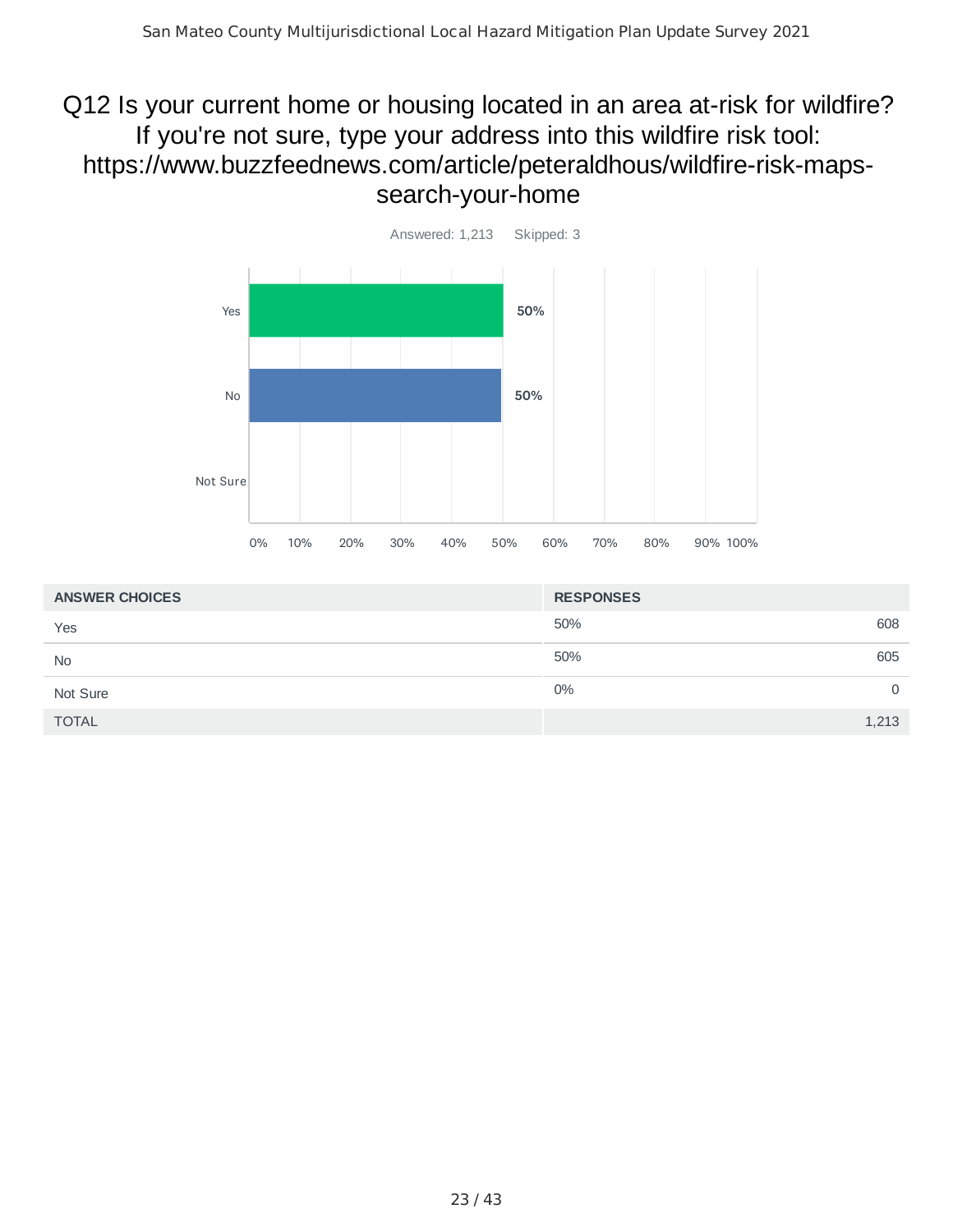

#### Q13 What is your current housing status?

 $\blacksquare$  TOTAL  $\blacksquare$  . The set of the set of the set of the set of the set of the set of the set of the set of the set of the set of the set of the set of the set of the set of the set of the set of the set of the set of t

Renter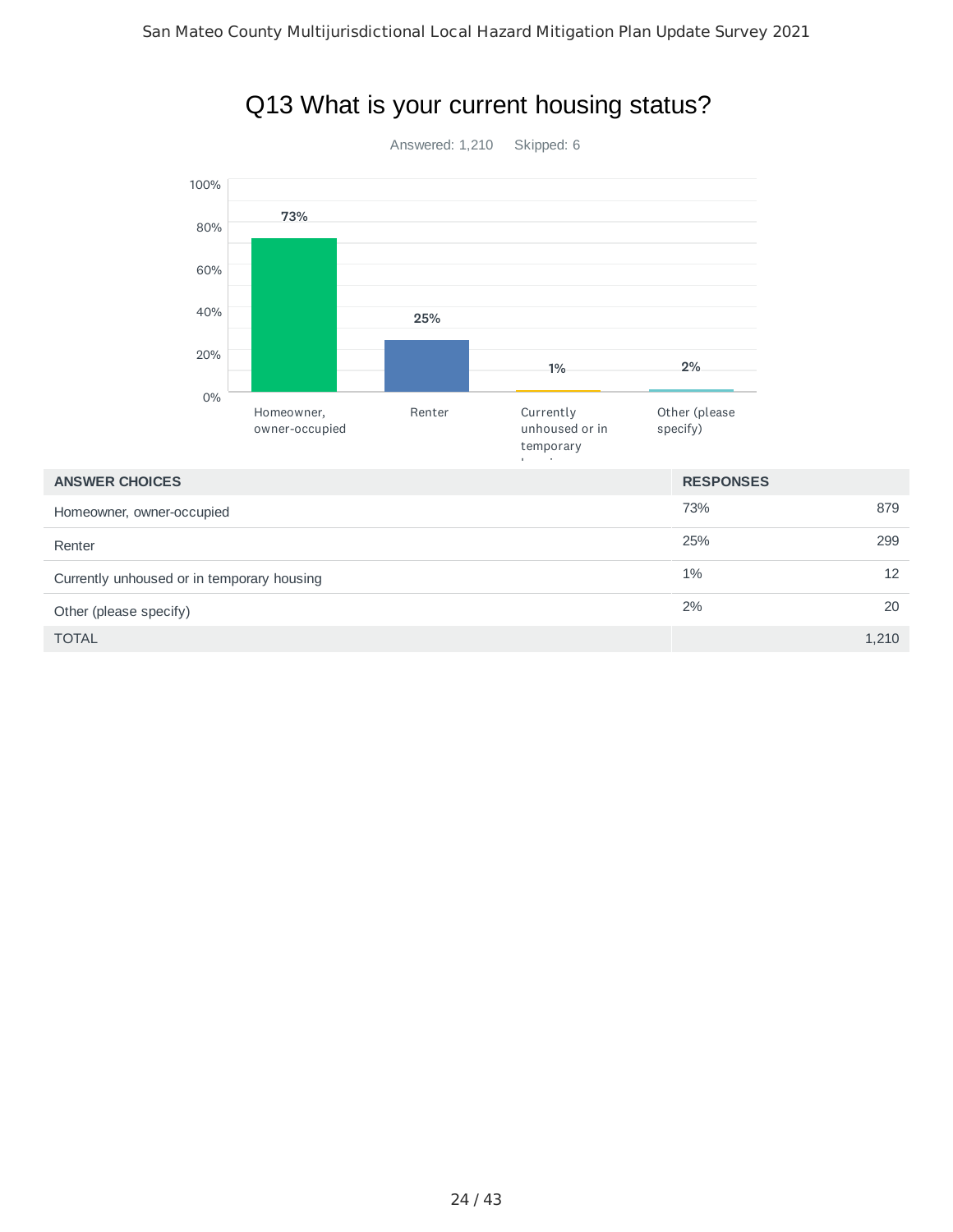#### Q14 Which of the following incentives would encourage you to spend money to retrofit your home to protect against disasters? (Check all that apply)



| <b>ANSWER CHOICES</b>           | <b>RESPONSES</b> |     |
|---------------------------------|------------------|-----|
| Property tax break or incentive | 82%              | 718 |
| Insurance premium discount      | 76%              | 663 |
| Building permit fee waiver      | 66%              | 577 |
| Grant funding                   | 50%              | 441 |
| Mortgage discount               | 38%              | 335 |
| Low interest rate loan          | 29%              | 257 |
| Other (please specify)          | 9%               | 80  |
| None                            | 4%               | 38  |
| Total Respondents: 878          |                  |     |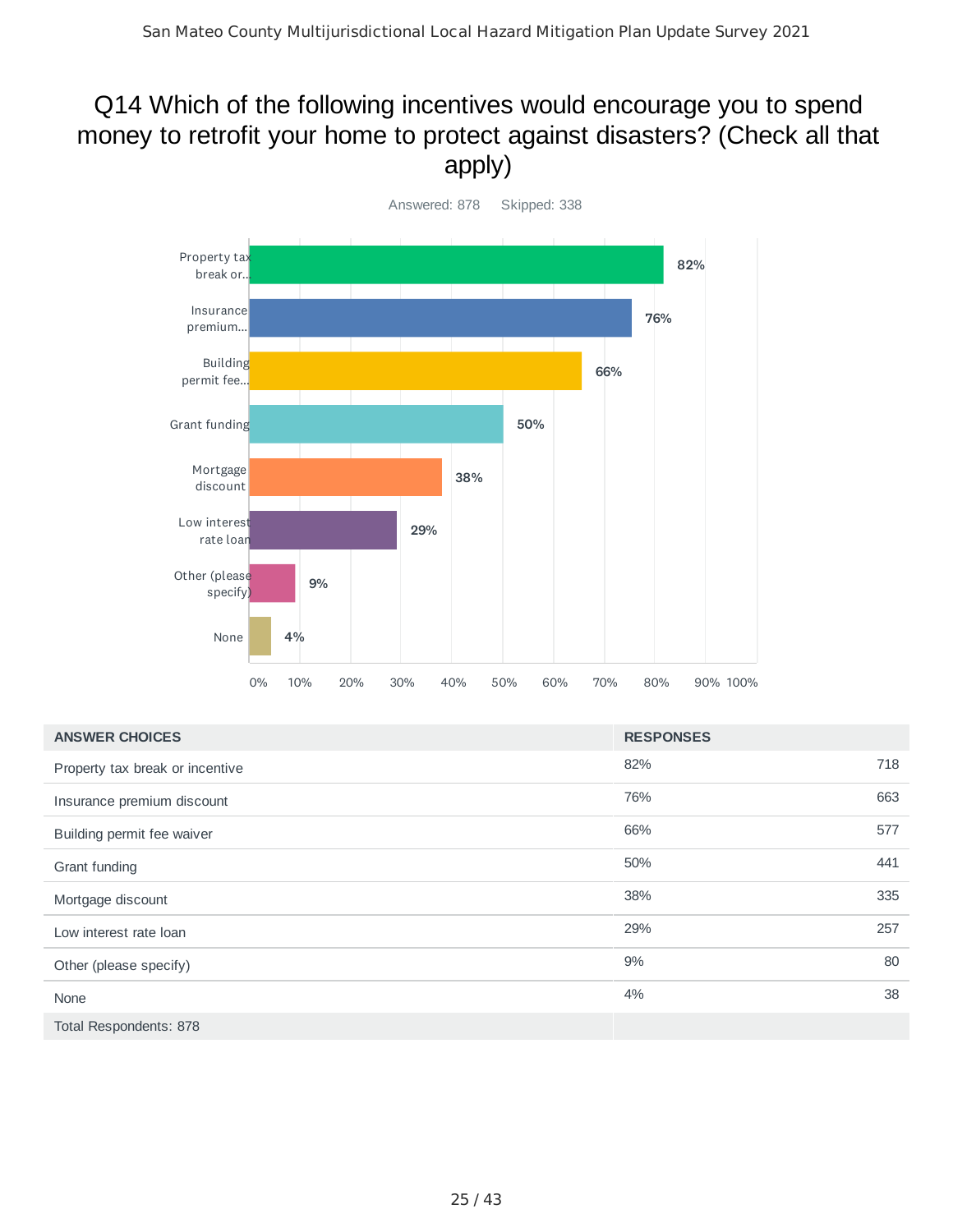## Q15 To the best of your knowledge, does the home in which you live have an active flood insurance policy?



| <b>ANSWER CHOICES</b> | <b>RESPONSES</b> |
|-----------------------|------------------|
| <b>No</b>             | 59%<br>687       |
| Not Sure              | 25%<br>292       |
| Yes                   | 16%<br>193       |
| <b>TOTAL</b>          | 1,172            |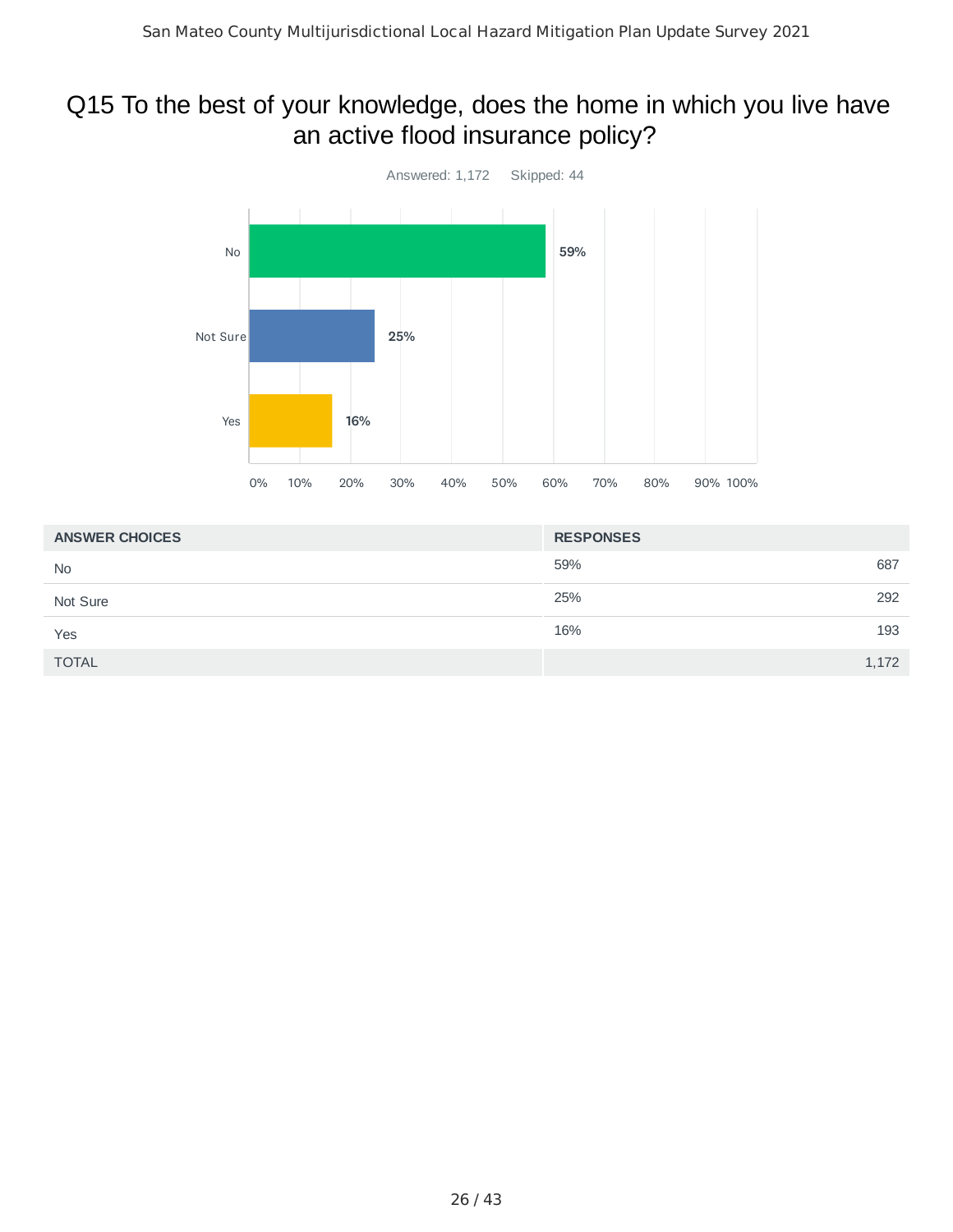## Q16 To the best of your knowledge, does the home in which you live have an active earthquake insurance policy?



| <b>ANSWER CHOICES</b> | <b>RESPONSES</b> |
|-----------------------|------------------|
| <b>No</b>             | 52%<br>610       |
| Yes                   | 31%<br>359       |
| Not Sure              | 203<br>17%       |
| <b>TOTAL</b>          | 1,172            |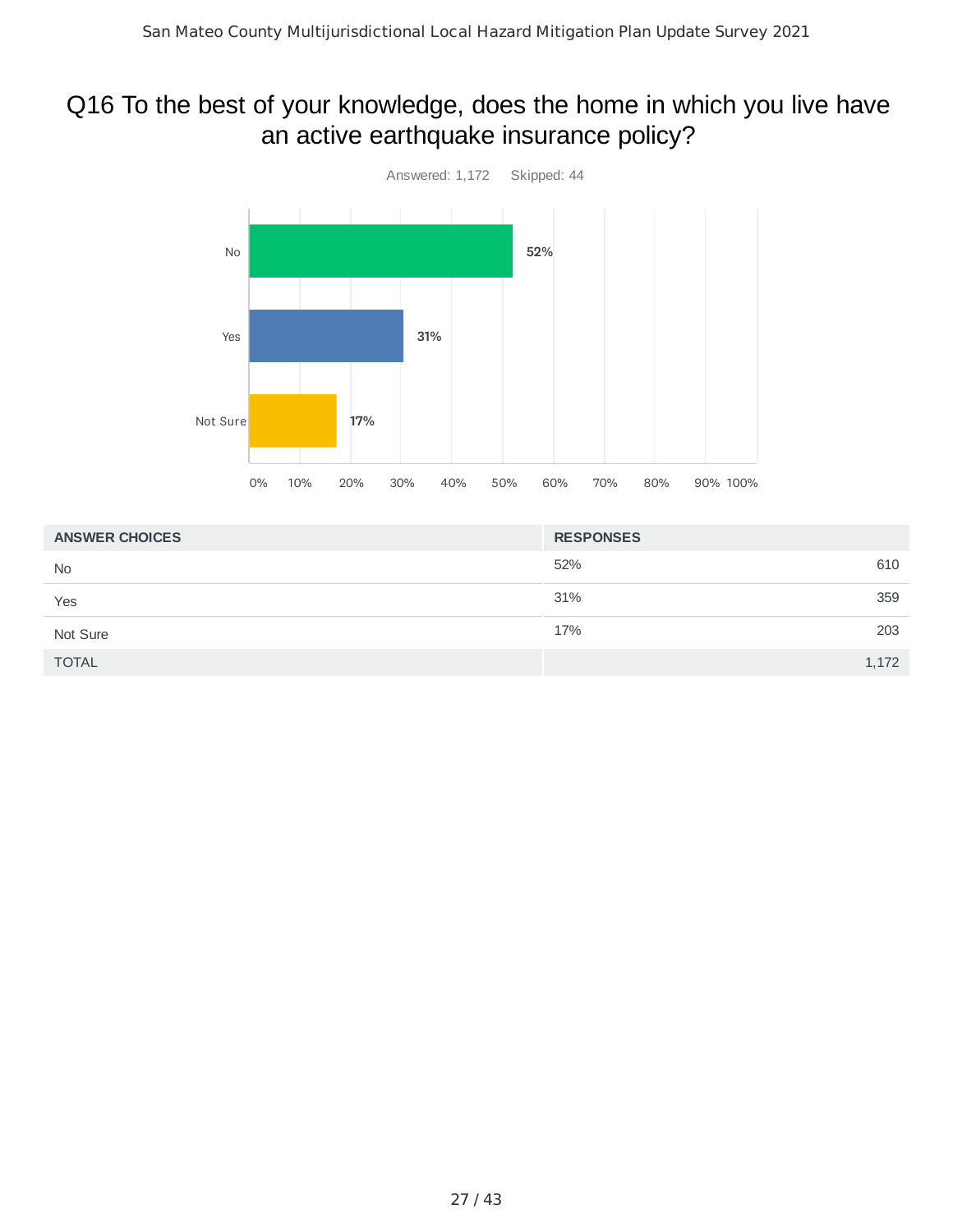#### Q17 Have you ever had problems getting homeowners or renters insurance due to risks from hazards?



| <b>ANSWER CHOICES</b> | <b>RESPONSES</b> |       |
|-----------------------|------------------|-------|
| <b>No</b>             | 82%              | 950   |
| Yes                   | 18%              | 212   |
| <b>TOTAL</b>          |                  | 1,162 |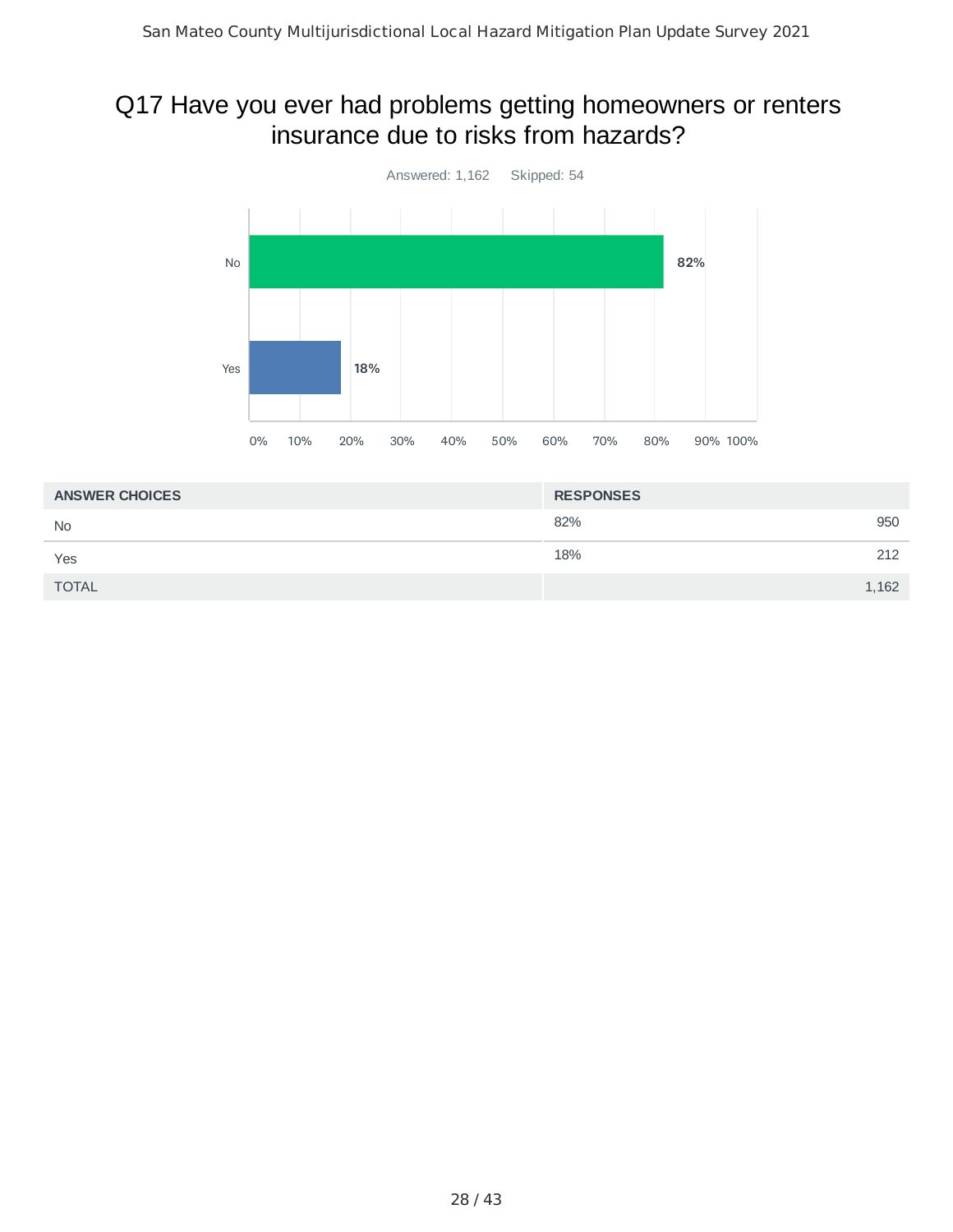## Q18 Was the presence of a hazard risk zone (e.g., earthquake fault zone, dam failure zone, flood zone, landslide hazard area, or high fire risk area) disclosed to you by a real estate agent, seller, or landlord before you purchased or moved into your home?



| <b>ANSWER CHOICES</b> | <b>RESPONSES</b> |
|-----------------------|------------------|
| <b>No</b>             | 61%<br>715       |
| Yes                   | 39%<br>457       |
| <b>TOTAL</b>          | 1,172            |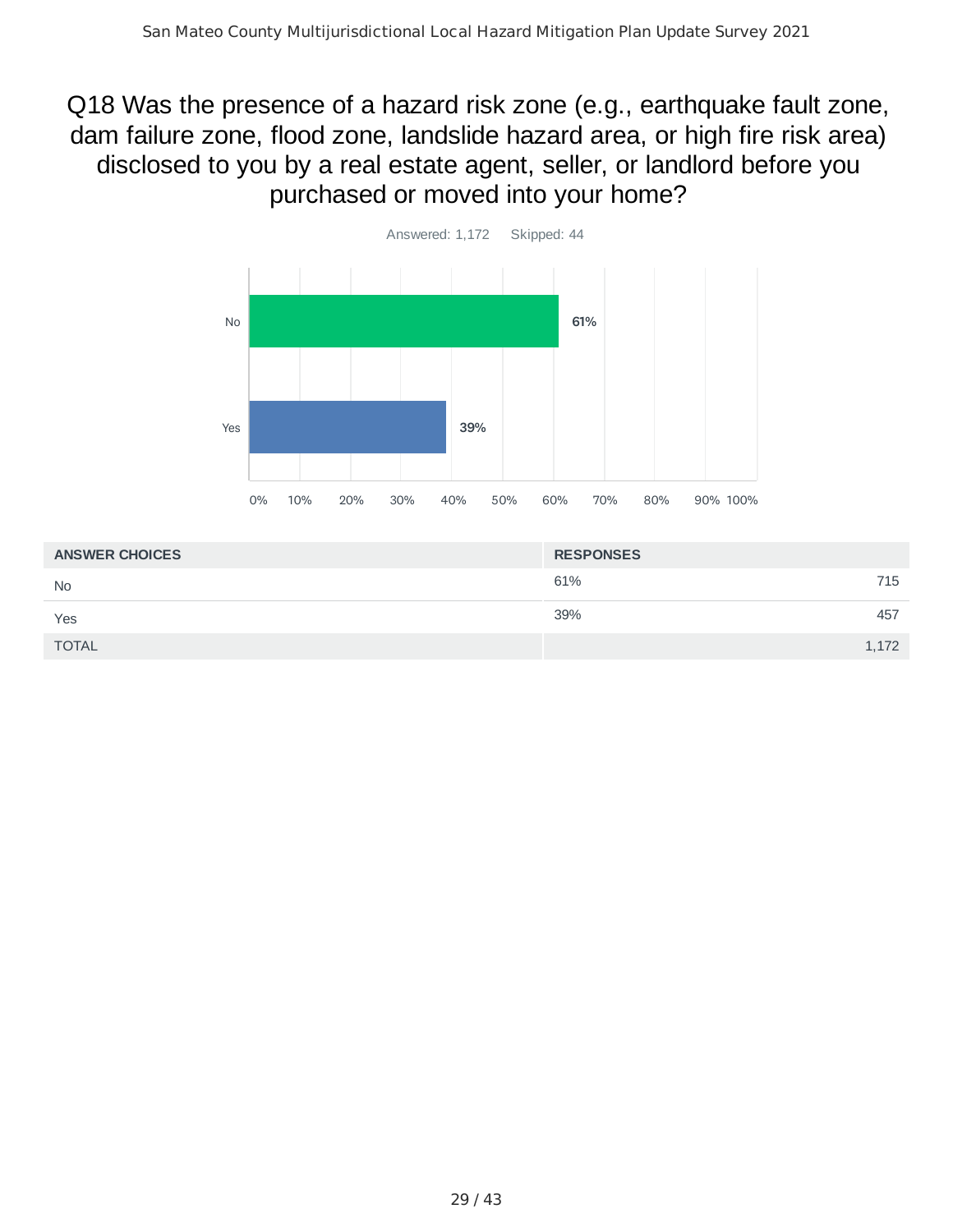## Q19 Would the disclosure of this type of information influence your decision to purchase or move into a home in the future?



| <b>ANSWER CHOICES</b> | <b>RESPONSES</b> |
|-----------------------|------------------|
| Yes                   | 82%<br>956       |
| <b>No</b>             | 18%<br>216       |
| <b>TOTAL</b>          | 1,172            |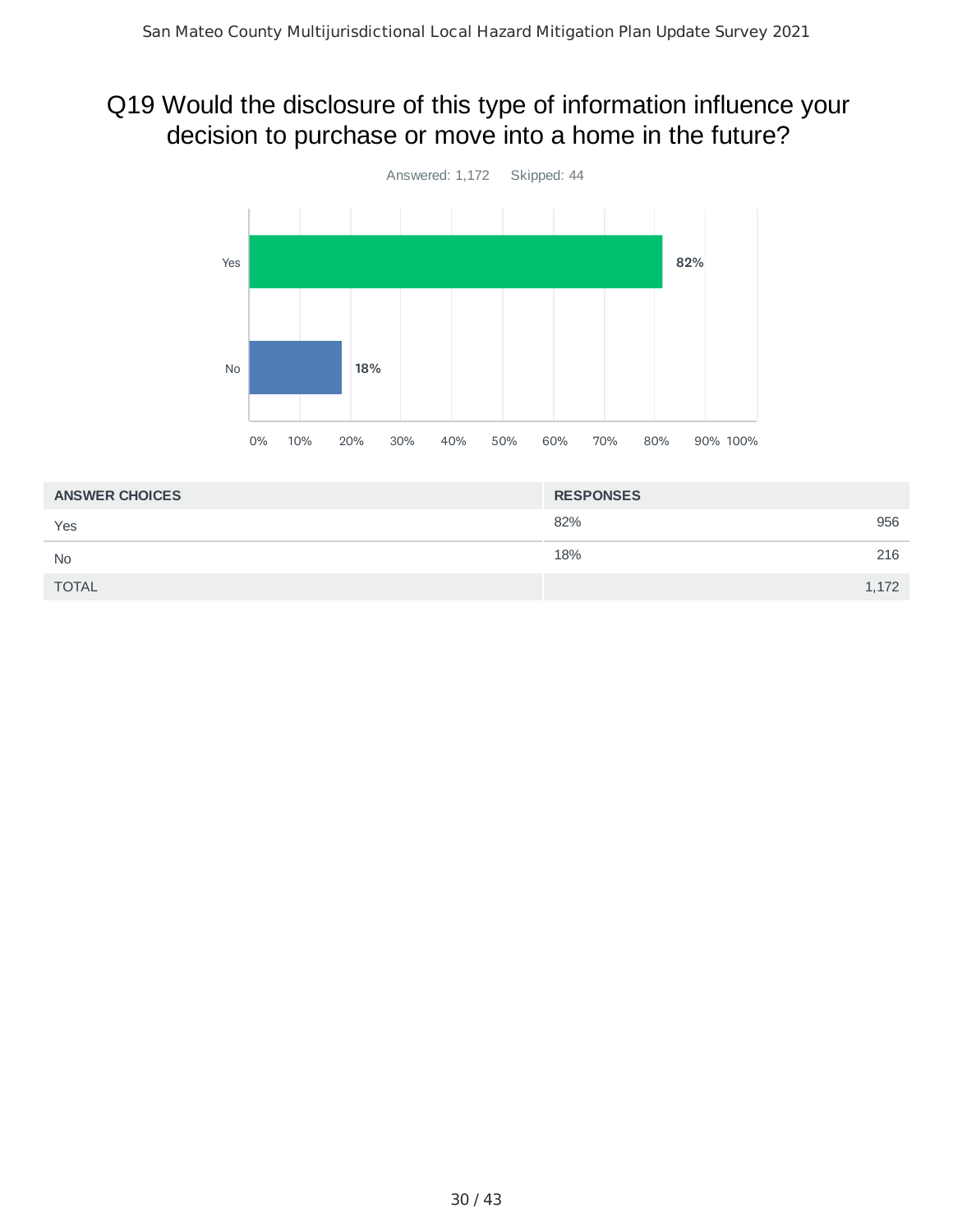#### Q20 Please indicate how you feel about the following statement:"I believe it is the responsibility of government (local, state and federal) to provide education and programs that promote its residents to take action to reduce their exposure and risk to natural hazards."

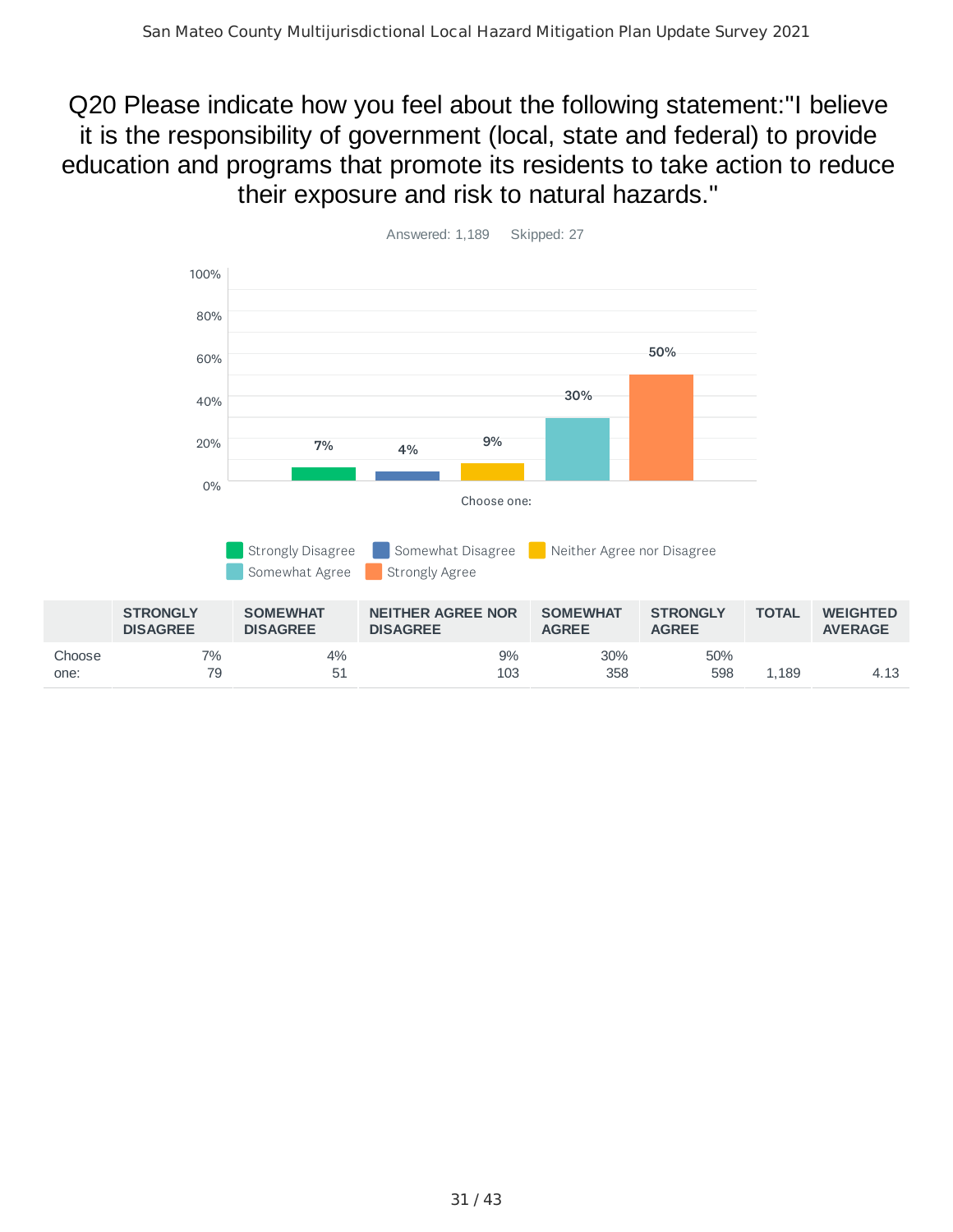## Q21 Please indicate how you feel about the following statement: "I believe it is my responsibility to educate myself about programs that reduce my exposure to natural hazards."

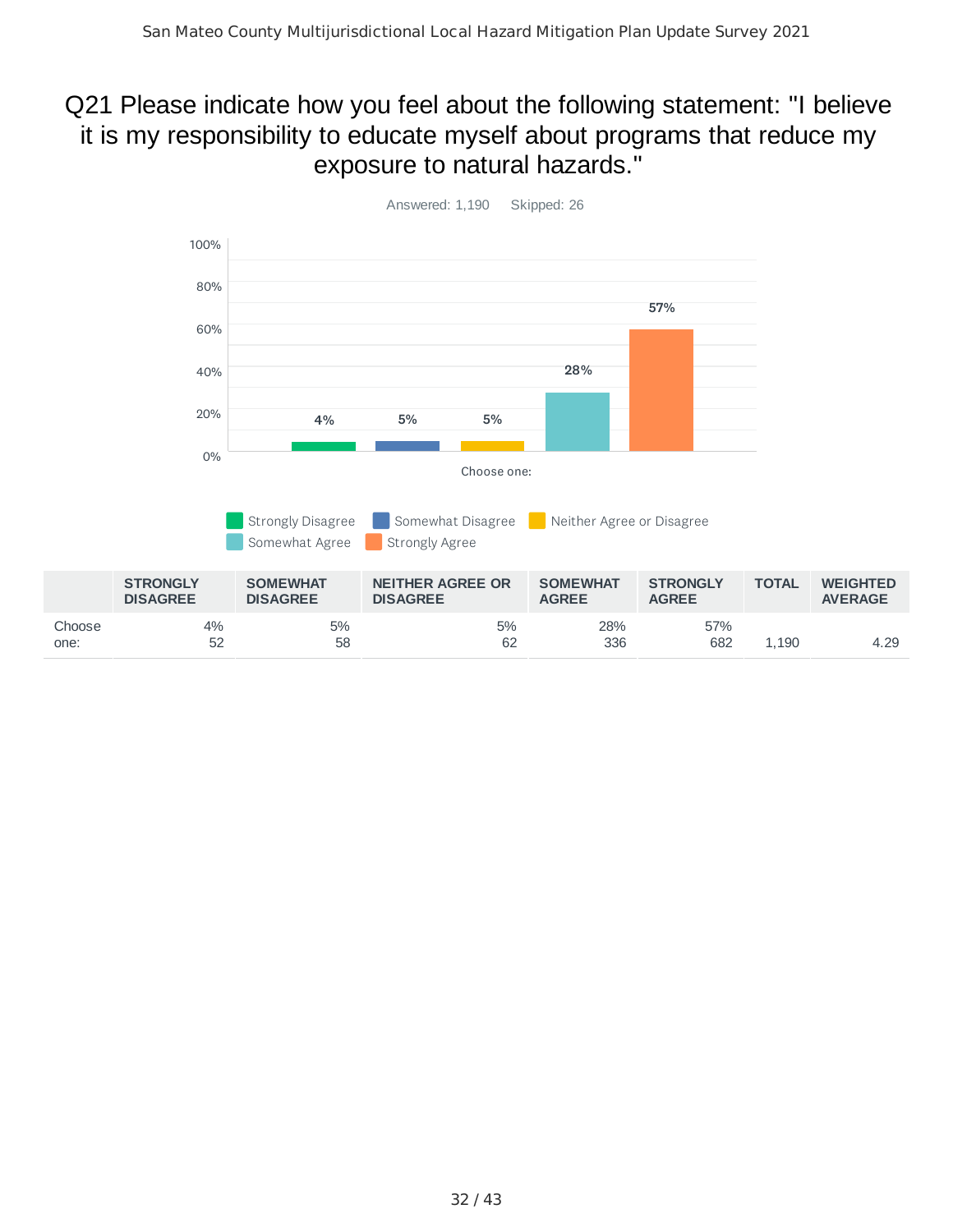## Q22 If a natural disaster such as a large earthquake were to strike tomorrow, how would you feel regarding your personal safety?



| <b>ANSWER CHOICES</b>                                                                                                                                       | <b>RESPONSES</b> |       |
|-------------------------------------------------------------------------------------------------------------------------------------------------------------|------------------|-------|
| I live in a home that is structurally safe, I feel confident I would be safe                                                                                | 39%              | 462   |
| I don't know about the structural integrity of my home but know that I have alternative safe places I could go                                              | 28%              | 333   |
| I don't know about the structural integrity of my home, and I do not know where else I could go to feel safe                                                | 22%              | 265   |
| I don't currently live in a home that would keep me safe during a large earthguake, and I don't know where else I would<br>go to feel safe                  | 4%               | 51    |
| Other (please explain)                                                                                                                                      | 4%               | 44    |
| I do not currently live in a home that would be structurally safe during a large earthquake, but I have friends or family<br>nearby where I could feel safe | 3%               | 35    |
| <b>TOTAL</b>                                                                                                                                                |                  | 1.190 |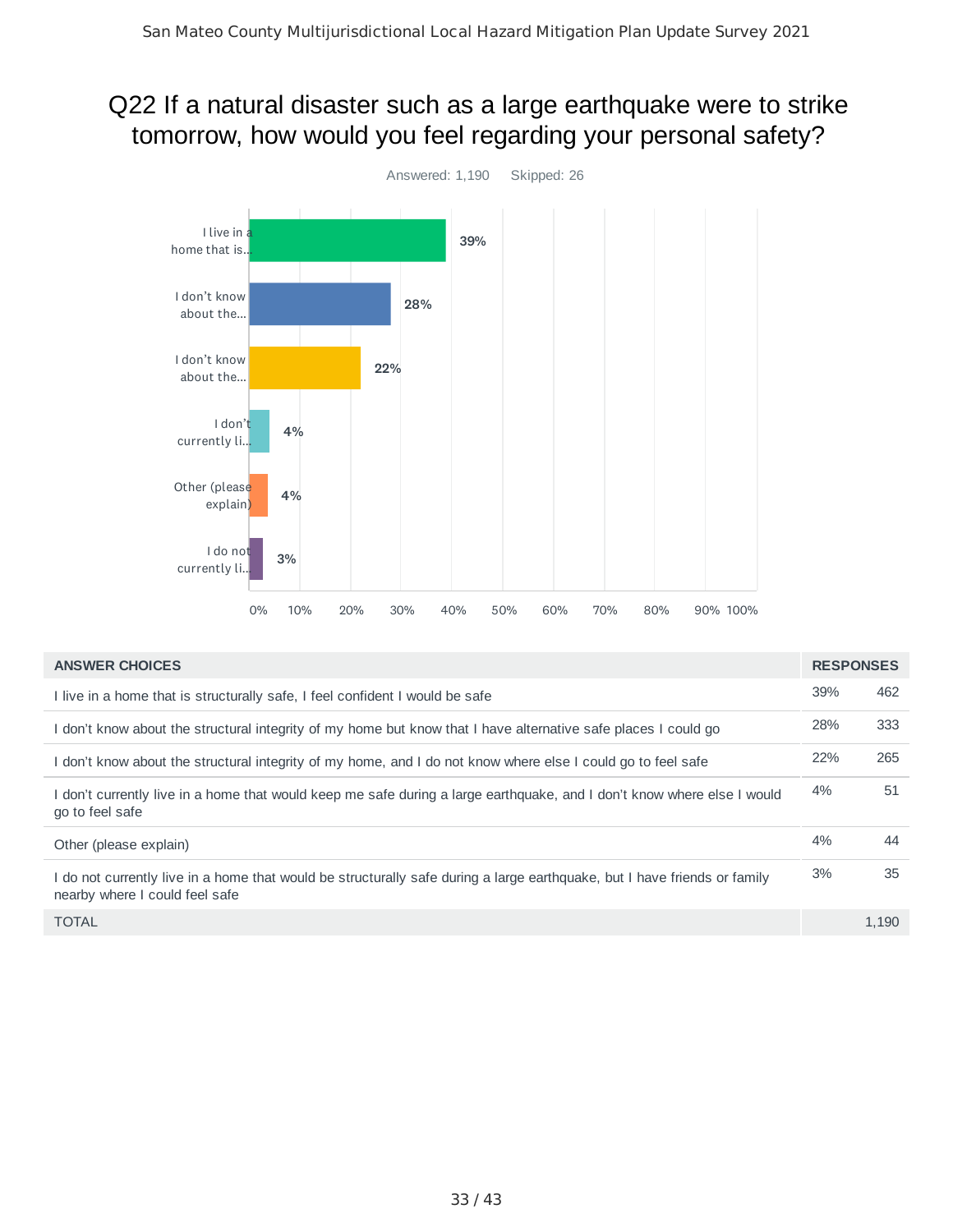

## Q23 Please indicate your age range:

| <b>ANSWER CHOICES</b> | <b>RESPONSES</b> |
|-----------------------|------------------|
| under 18              | $1\%$<br>14      |
| 18 to 30              | 11%<br>135       |
| 31 to 40              | 156<br>13%       |
| 41 to 50              | 183<br>15%       |
| 51 to 60              | 262<br>22%       |
| 61 or older           | 438<br>37%       |
| <b>TOTAL</b>          | 1,188            |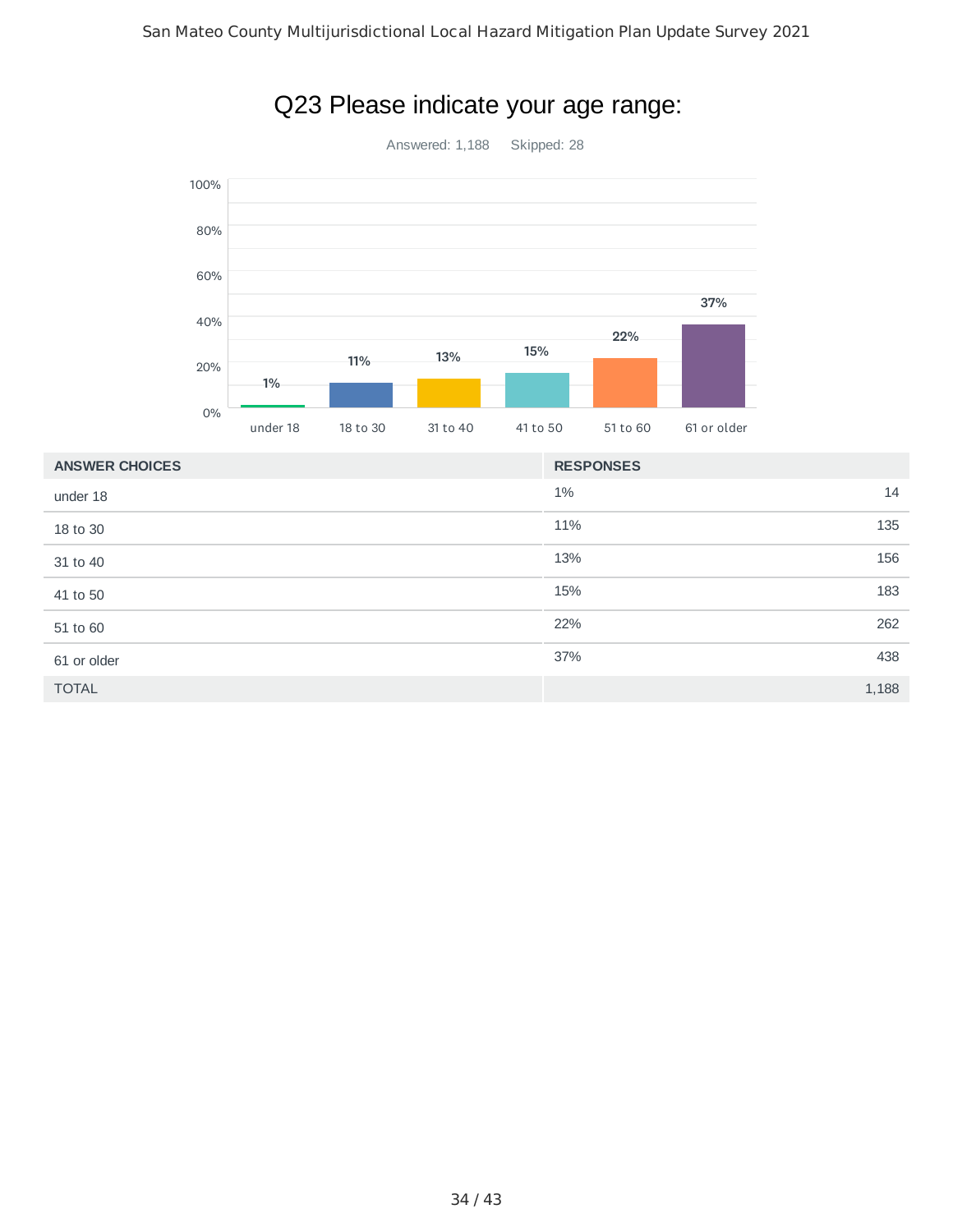## Q24 Please indicate the primary language spoken in your household.



89% 1,051 8% 91  $2\%$  20  $1\%$  14  $0\%$  4  $0\%$  1  $0\%$  1  $\blacksquare$  TOTAL  $\blacksquare$  1,182  $\blacksquare$ **ANSWER CHOICES RESPONSES** English Spanish Other (please specify) Chinese Arabic Tagalog Tongan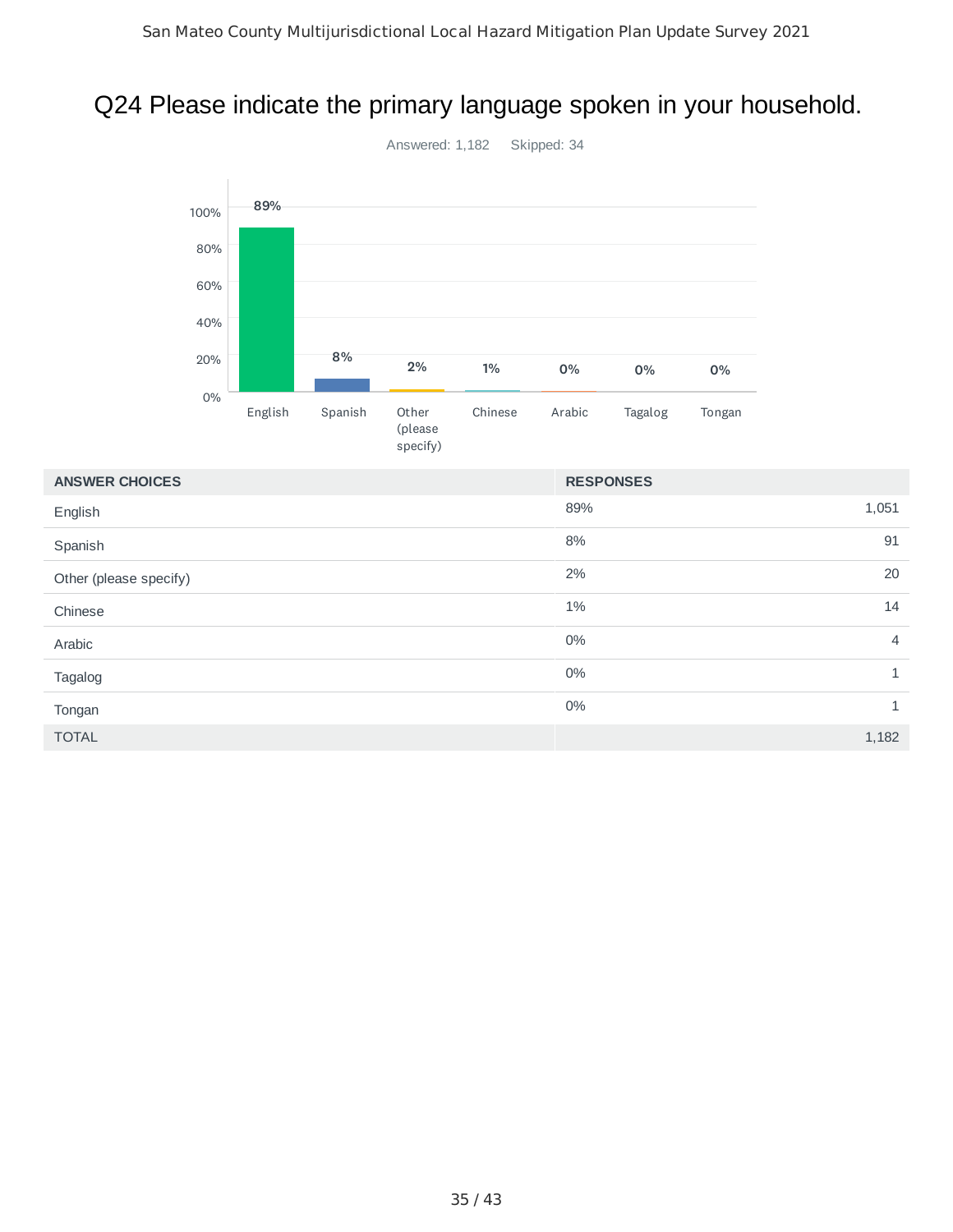#### Q25 Are you of Hispanic, Latino, or Spanish origin?



| <b>ANSWER CHOICES</b>                                                                                                | <b>RESPONSES</b> |       |
|----------------------------------------------------------------------------------------------------------------------|------------------|-------|
| No, not of Hispanic, Latino, or Spanish origin                                                                       | 76%              | 882   |
| Yes, Mexican, Mexican-American, Chicano                                                                              | 15%              | 173   |
| Yes, another Hispanic, Latino, or Spanish origin -- ie. Salvadoran, Dominican, Colombian, Guatemalan, Spaniard, etc. | 5%               | 61    |
| Other (please specify)                                                                                               | 2%               | 26    |
| Yes, Puerto Rican                                                                                                    | $1\%$            | 11    |
| Yes. Cuban                                                                                                           | $0\%$            | 3     |
| <b>TOTAL</b>                                                                                                         |                  | 1,156 |
|                                                                                                                      |                  |       |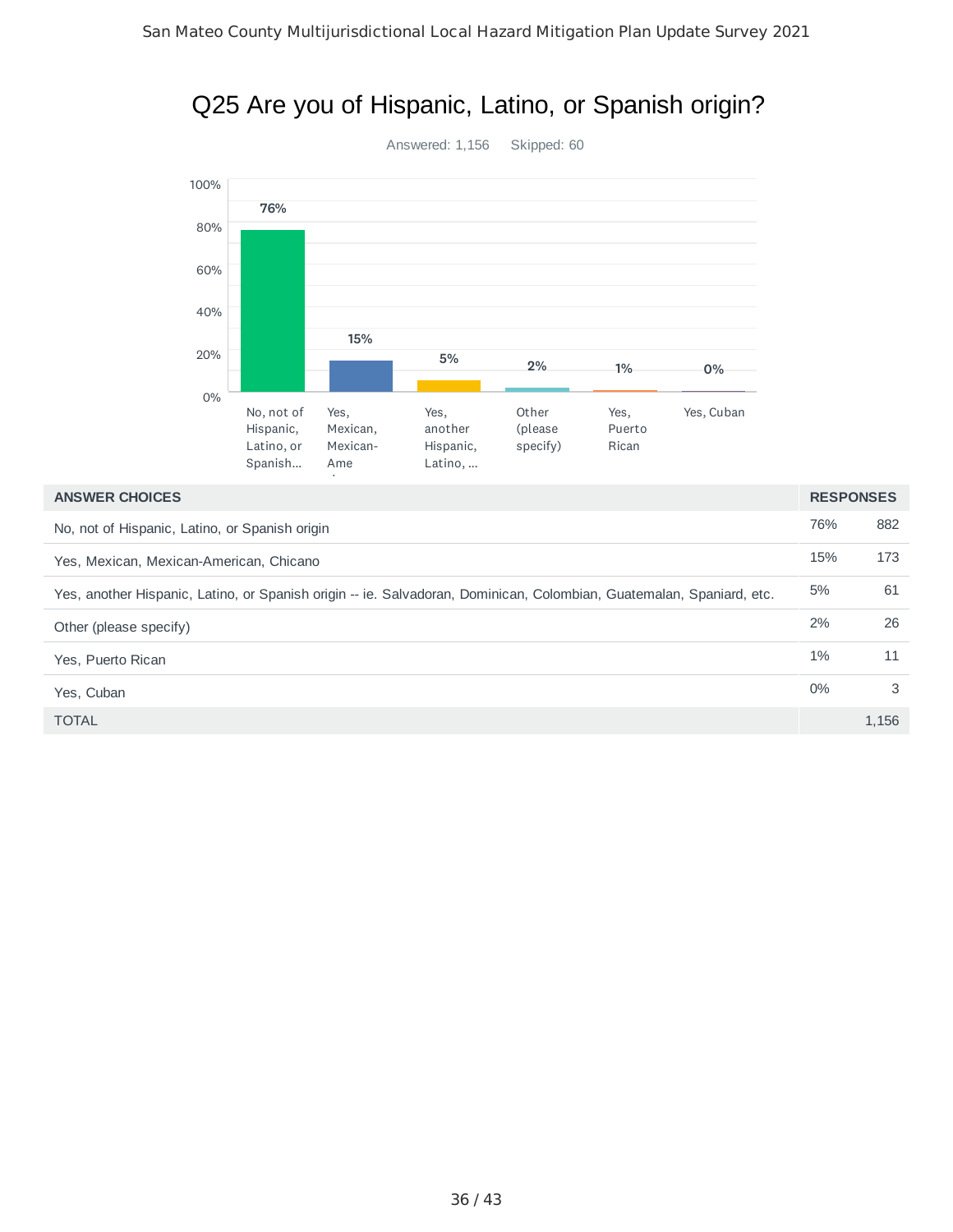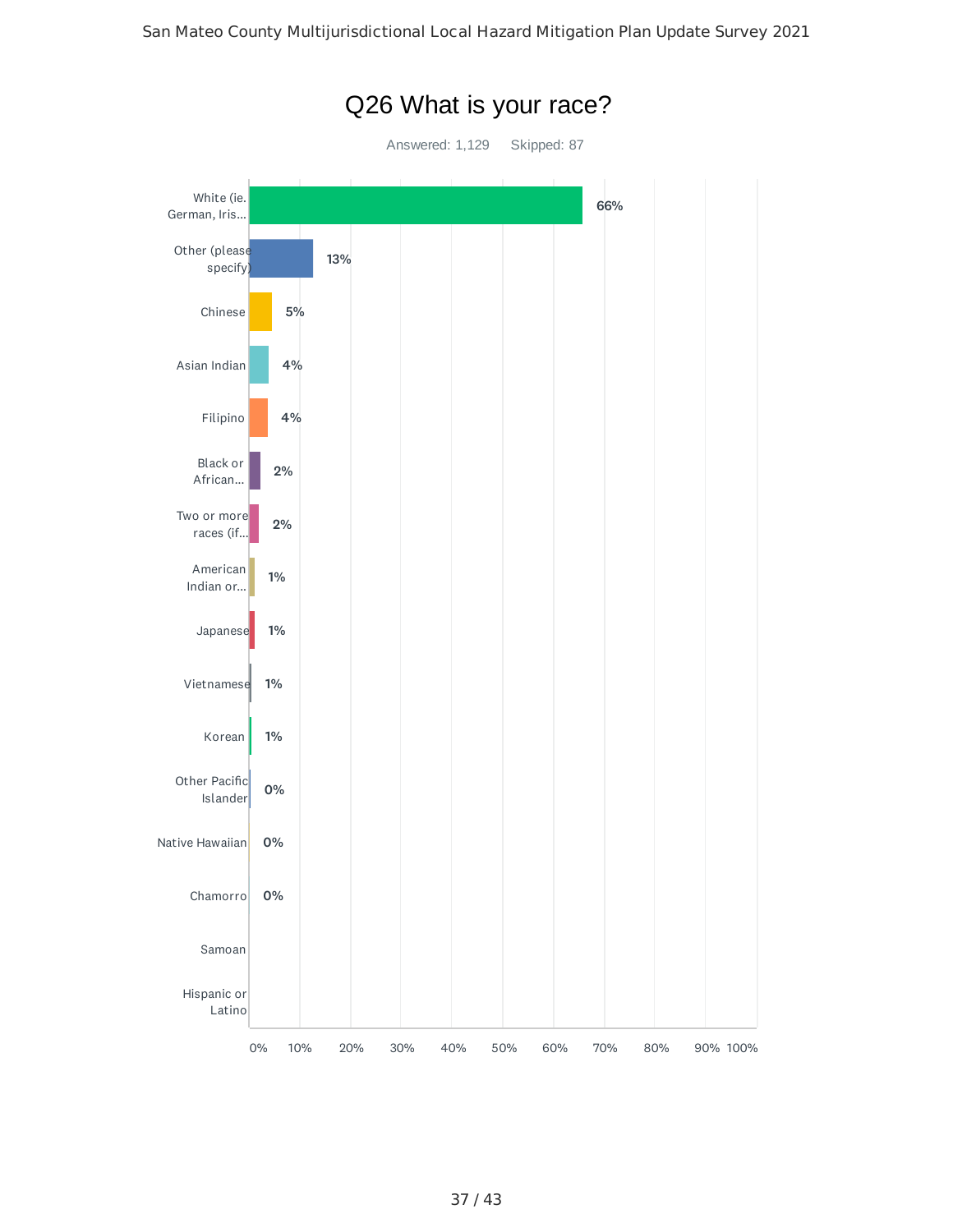| <b>ANSWER CHOICES</b>                                                                       | <b>RESPONSES</b> |                |
|---------------------------------------------------------------------------------------------|------------------|----------------|
| White (ie. German, Irish, English, Lebanese, Egyptian, etc.)                                | 66%              | 743            |
| Other (please specify)                                                                      | 13%              | 144            |
| Chinese                                                                                     | 5%               | 51             |
| Asian Indian                                                                                | 4%               | 44             |
| Filipino                                                                                    | 4%               | 43             |
| Black or African American (ie. African American, Jamaican, Haitian, Nigerian, Somali, etc.) | 2%               | 26             |
| Two or more races (if selected, please explain below)                                       | 2%               | 24             |
| American Indian or Alaska Native                                                            | 1%               | 15             |
| Japanese                                                                                    | 1%               | 15             |
| Vietnamese                                                                                  | 1%               | $\overline{7}$ |
| Korean                                                                                      | 1%               | $\overline{7}$ |
| Other Pacific Islander                                                                      | 0%               | 4              |
| Native Hawaiian                                                                             | 0%               | 3              |
| Chamorro                                                                                    | 0%               | 3              |
| Samoan                                                                                      | 0%               | $\mathbf 0$    |
| Hispanic or Latino                                                                          | $0\%$            | $\mathbf 0$    |
| <b>TOTAL</b>                                                                                |                  | 1,129          |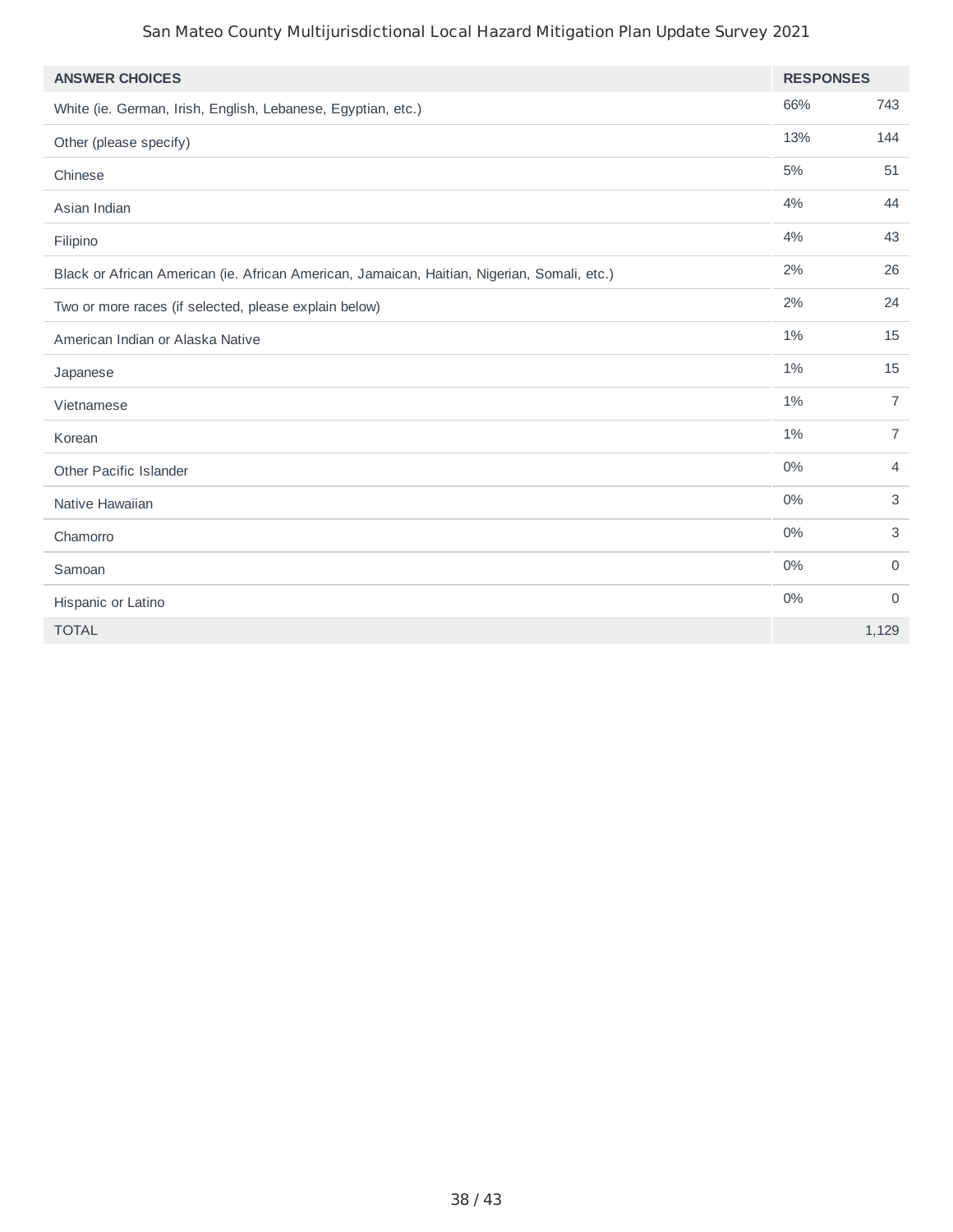

#### Q27 What is your household income?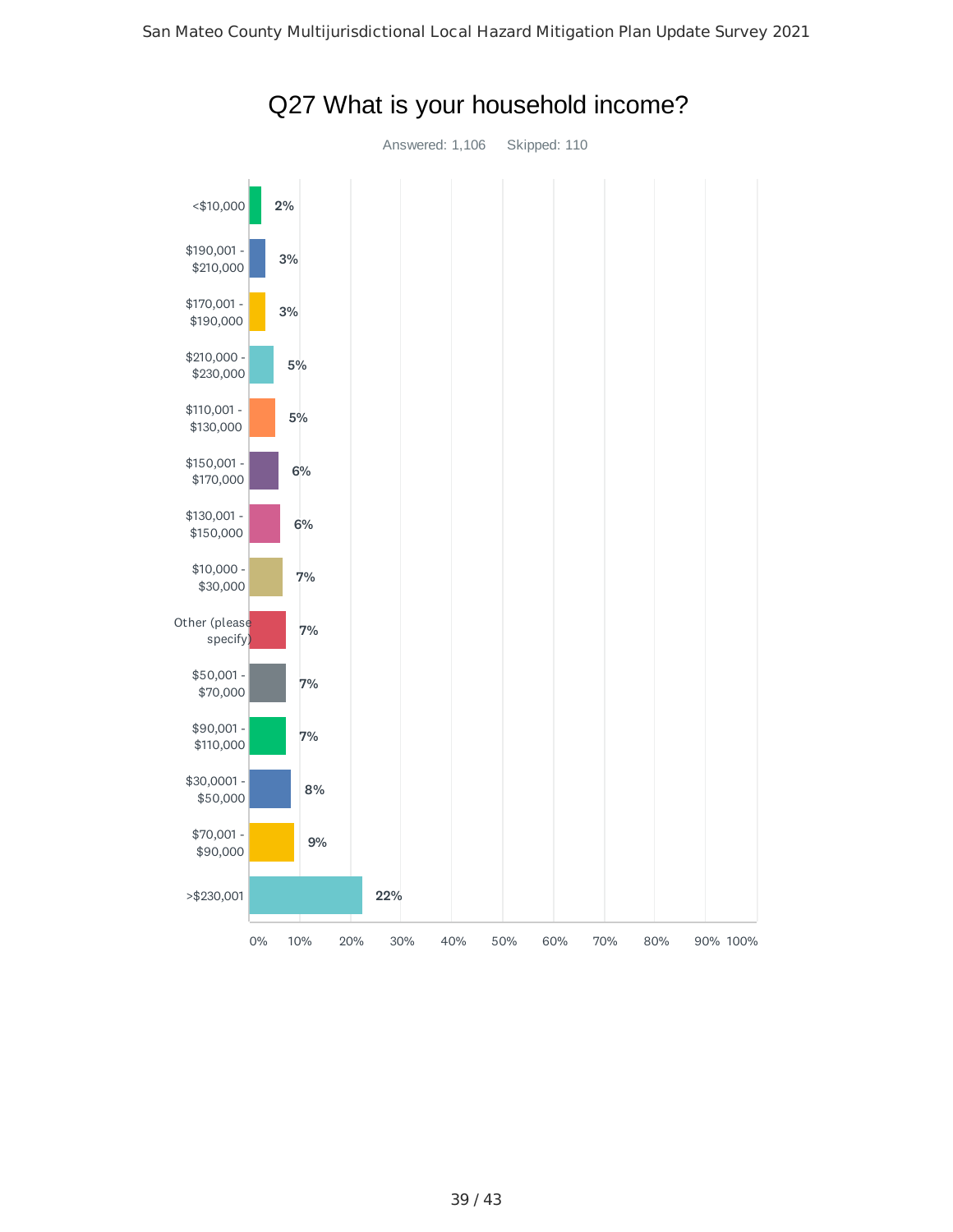| <b>ANSWER CHOICES</b>  | <b>RESPONSES</b> |       |
|------------------------|------------------|-------|
| $<$ \$10,000           | 2%               | 27    |
| $$190,001 - $210,000$  | $3\%$            | 36    |
| \$170,001 - \$190,000  | 3%               | 38    |
| \$210,000 - \$230,000  | 5%               | 56    |
| $$110,001 - $130,000$  | $5\%$            | 59    |
| \$150,001 - \$170,000  | 6%               | 64    |
| $$130,001 - $150,000$  | $6\%$            | 69    |
| $$10,000 - $30,000$    | $7\%$            | 74    |
| Other (please specify) | 7%               | 80    |
| \$50,001 - \$70,000    | $7\%$            | 82    |
| \$90,001 - \$110,000   | $7\%$            | 82    |
| \$30,0001 - \$50,000   | $8\%$            | 93    |
| \$70,001 - \$90,000    | $9\%$            | 99    |
| > \$230,001            | 22%              | 247   |
| <b>TOTAL</b>           |                  | 1,106 |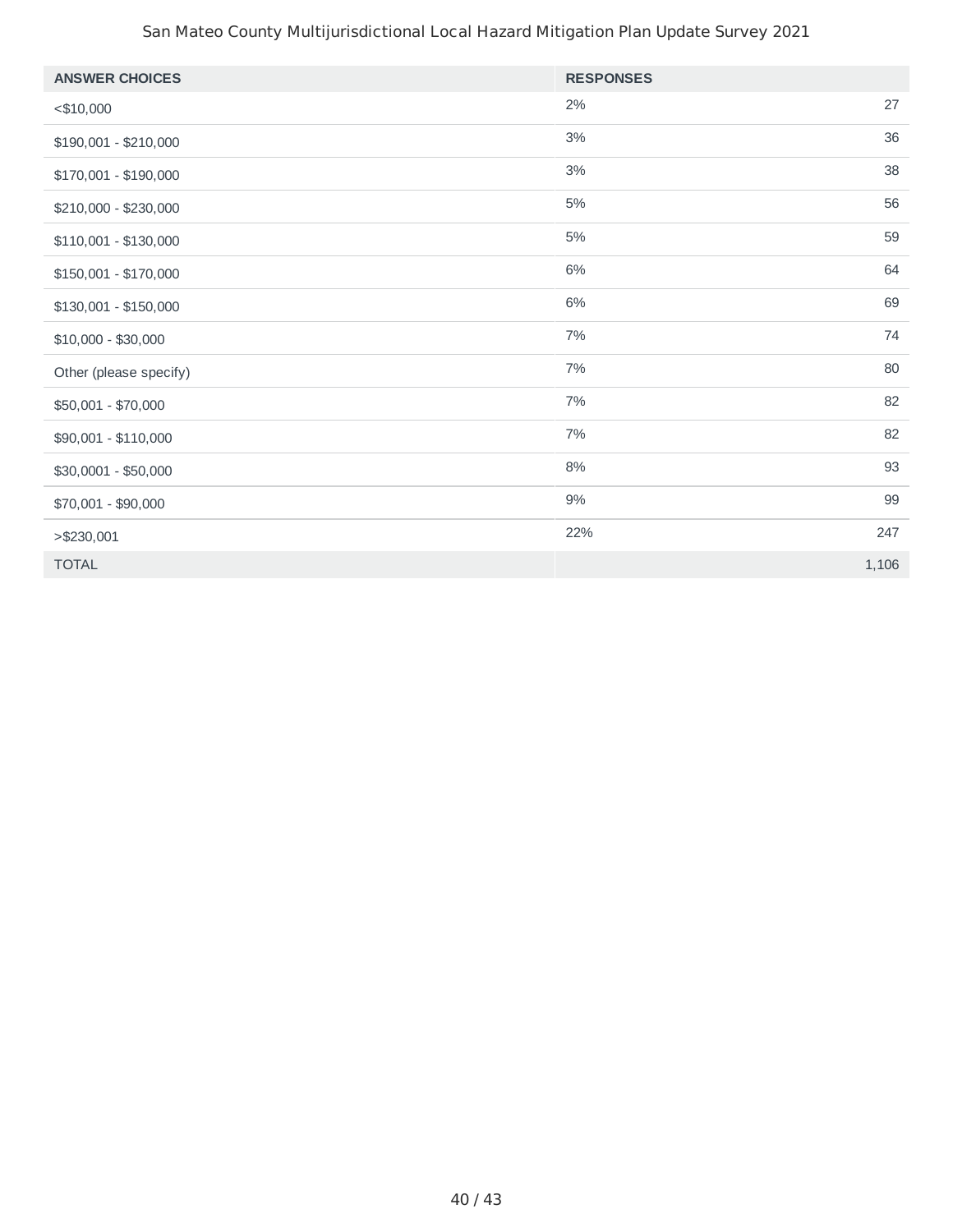# Q28 What is your zip code?

Answered: 1,188 Skipped: 28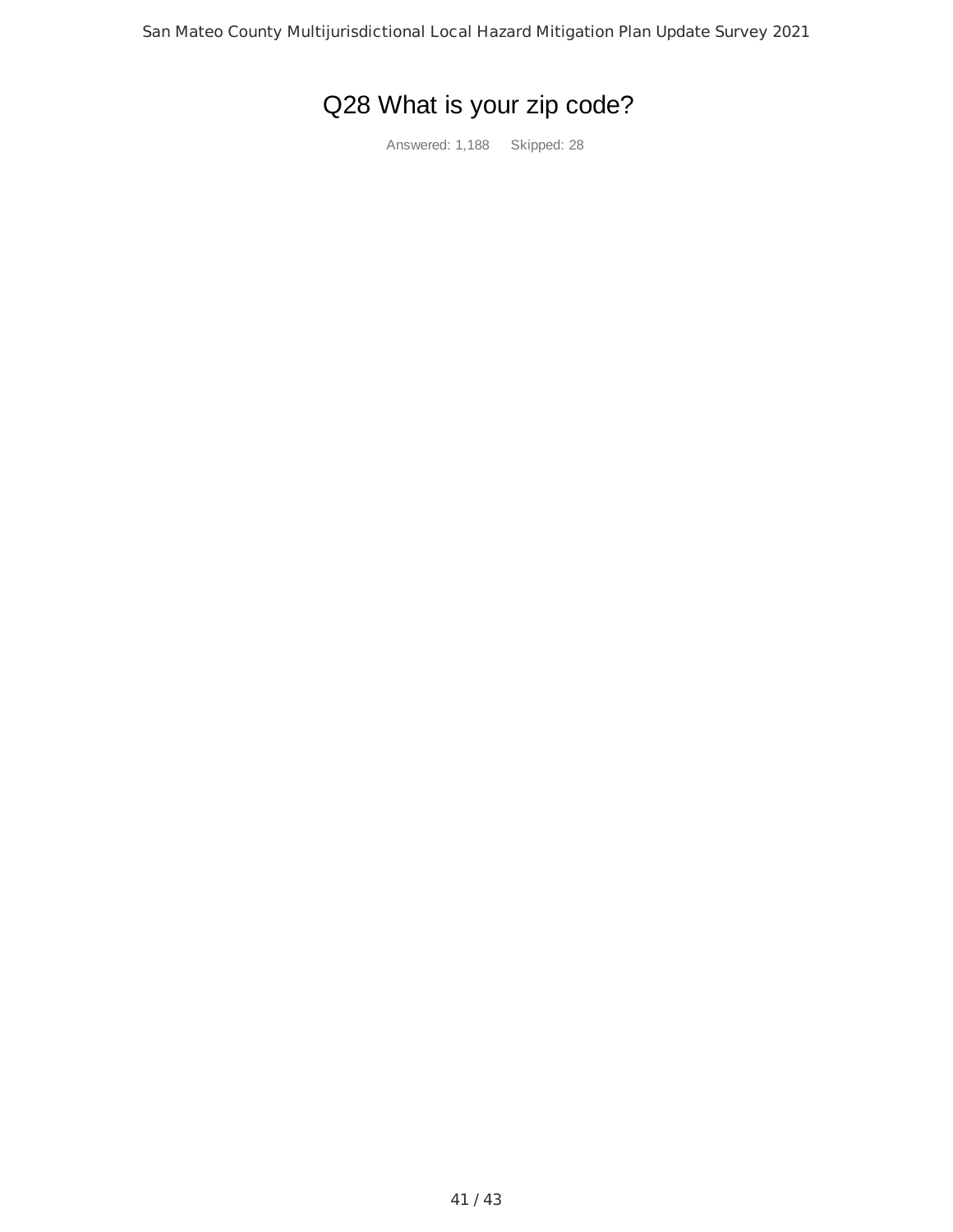

| <b>ANSWER CHOICES</b>  | <b>RESPONSES</b> |
|------------------------|------------------|
| Yes                    | 98%<br>1,161     |
| <b>No</b>              | 19<br>2%         |
| Other (please specify) | $0\%$<br>0       |
| <b>TOTAL</b>           | 1,180            |

## Q29 Do you have internet access at your home?